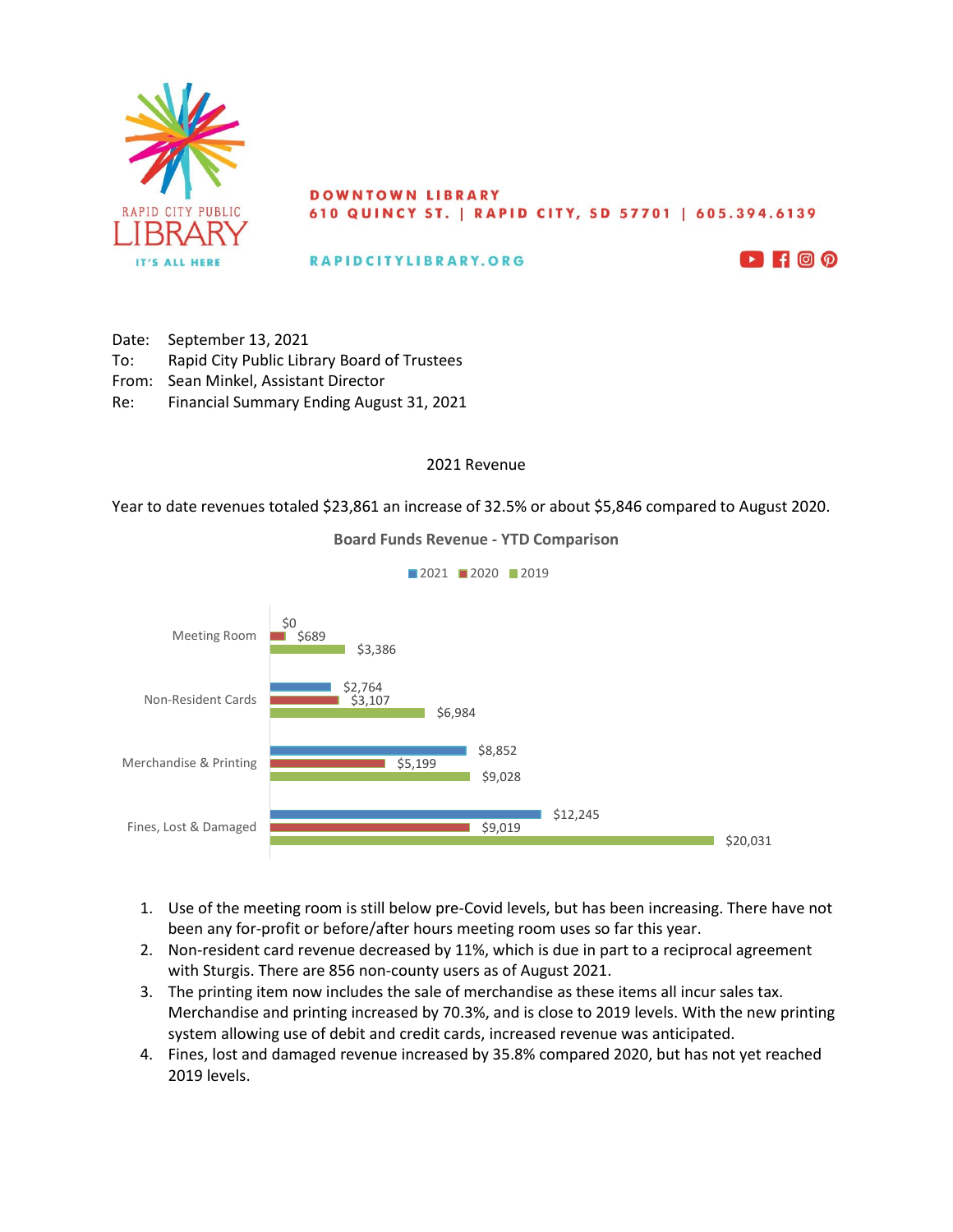| 2021 Expenditures    |                   |  |  |  |
|----------------------|-------------------|--|--|--|
| <b>YTD Benchmark</b> | <b>YTD Actual</b> |  |  |  |
| 66.7%                | 55.9%             |  |  |  |

## City/County/Board Funds Expense - YTD Comparison



- 1. Other Expenses increased by \$4,093. This pass-thru fund reflects the success of the Friends' ongoing booksales, but does not impact the bottom line.
- 2. Travel and Training decreased by \$4,344. Several conferences continue to be virtual, and have not required travel and lodging.
- 3. Supplies & Materials (office, event, and janitorial supplies) increased by \$12,519 (+42.2%).
- 4. Repair & Maintenance is down by \$35,595 due largely to flooring, fire alarm maintenance and building security updates that were budgeted in 2019, but paid for in early 2020.
- 5. Utilities decreased by \$666 or 0.9%. This is likely due to our increased use of LED lighting and elimination of a disused telephone line.
- 6. Expenditures for magazine subscriptions, computers, software, software maintenance, the integrated library system and office equipment increased by \$17,151 (+27.8%). Many of these expenses are once a year purchases, and are based on replacement schedules.
- 7. Capital Outlay for books, other library materials, and building improvements increased by \$169,480 (+82.1%), due in part to \$29,538 being paid for the air handler replacement project; This was budgeted for 2020, but was paid in 2021. The remaining increase is due primarily to the recovery of materials purchasing, which was curtailed during the pandemic.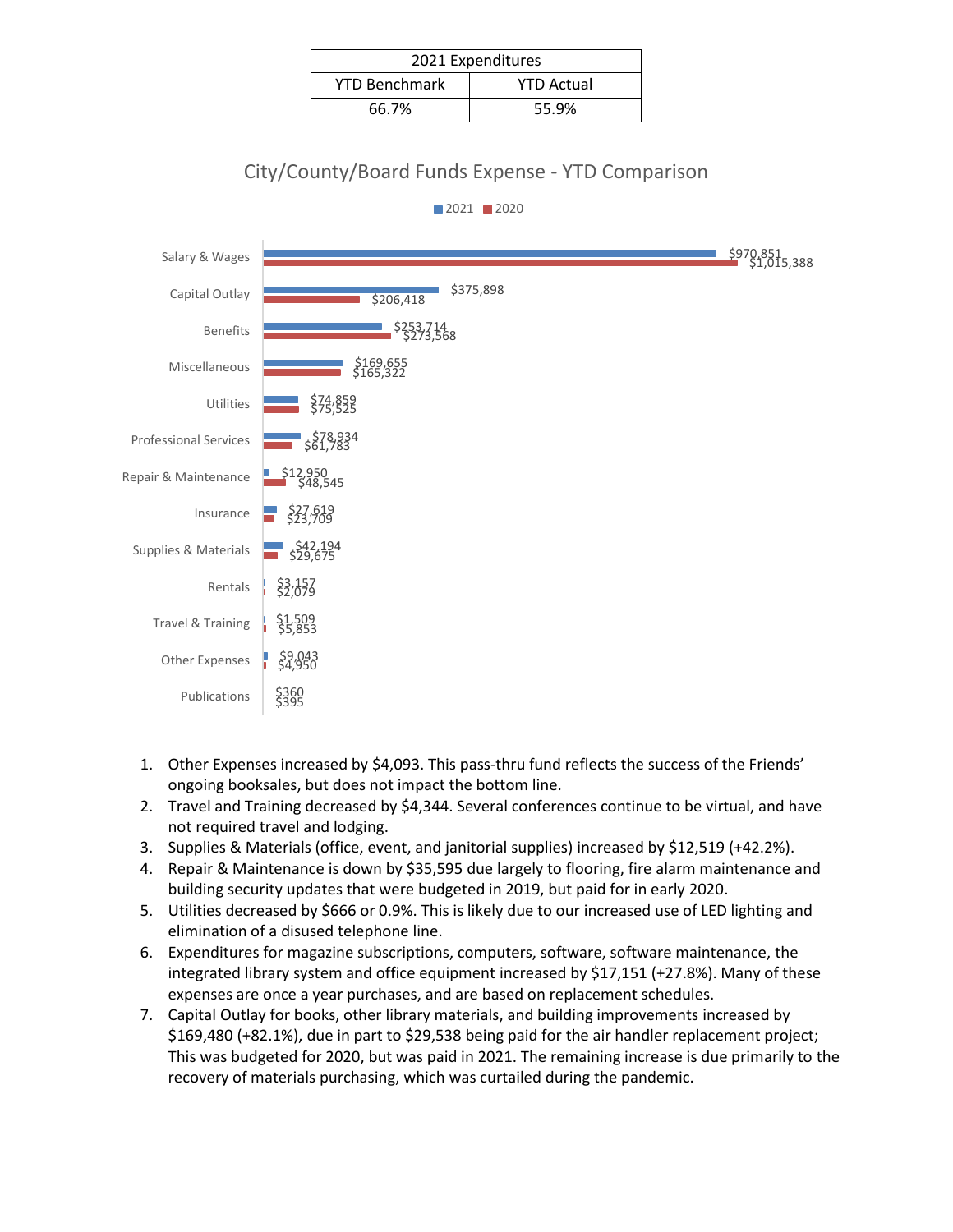The staffing numbers shown below anticipate post-covid recovery of staffing numbers; recovery of these positions will be done as possible in 2021 and 2022. The Administrative Coordinator position has been reconfigured as a Senior Librarian – advertising is ongoing.

| Monthly Vacancy Status Report as of 9/1/21 |                  |                  |                  |                                                                                                            |  |  |  |
|--------------------------------------------|------------------|------------------|------------------|------------------------------------------------------------------------------------------------------------|--|--|--|
|                                            | <b>FULL AND</b>  | <b>FULL AND</b>  |                  |                                                                                                            |  |  |  |
|                                            | <b>PART-TIME</b> | <b>PART-TIME</b> |                  |                                                                                                            |  |  |  |
| <b>LIBRARY DEPARTMENT</b>                  | <b>POSITIONS</b> | <b>EMPLOYEES</b> | <b>VACANCIES</b> | <b>STATUS</b>                                                                                              |  |  |  |
| Management                                 | $\overline{2}$   | $\overline{2}$   | 0                |                                                                                                            |  |  |  |
|                                            |                  |                  |                  | Former<br>Coordinator<br>position has<br>been changed<br>to Senior<br>Librarian;<br>vacancy is             |  |  |  |
| Senior Librarians                          | 3                | $\overline{2}$   | 1                | posted                                                                                                     |  |  |  |
| Coordinators                               | $\overline{2}$   | $\overline{2}$   | $\mathbf 0$      |                                                                                                            |  |  |  |
| <b>Business Office</b>                     | $\mathbf{1}$     | $\mathbf{1}$     | $\mathbf 0$      |                                                                                                            |  |  |  |
| <b>Facilities</b>                          | 2.5              | $\overline{2}$   | .5               | Looking at<br>options for a<br>half-time<br>custodian                                                      |  |  |  |
| Library Associate I and II                 | 23.75            | 19.75            | 5.0              | Two additional<br>LA positions<br>will be filled in<br>2022 to<br>recover pre-<br>Covid staffing<br>levels |  |  |  |
|                                            |                  |                  |                  |                                                                                                            |  |  |  |
| Library Technicians                        | $\overline{2}$   | $\overline{2}$   | 0                |                                                                                                            |  |  |  |
| Outreach                                   | 1.5              | 1.5              | 0                |                                                                                                            |  |  |  |
| <b>TOTALS</b>                              | 37.75            | 32.25            | 6.5              |                                                                                                            |  |  |  |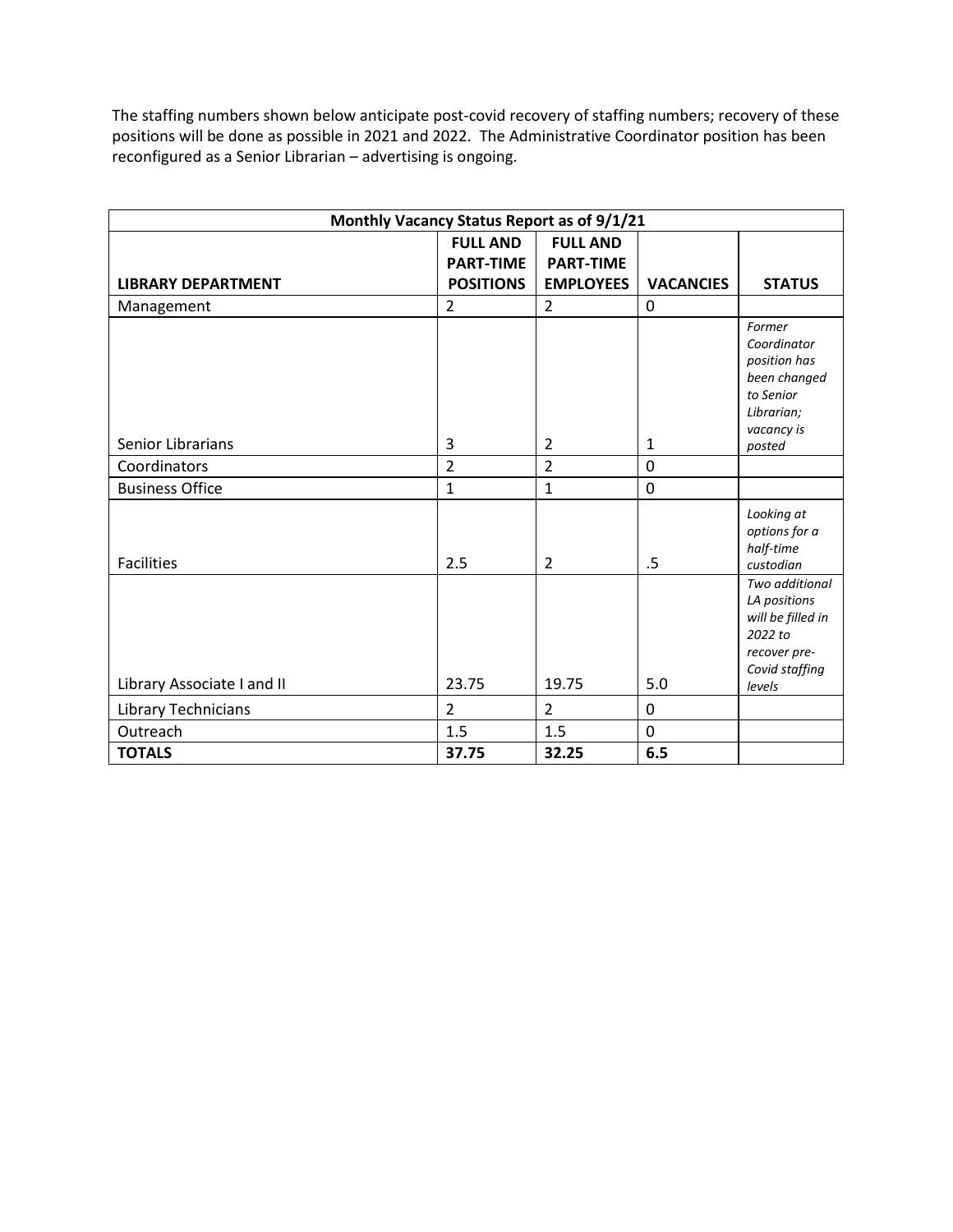|                                                              | <b>Year to Date Expense Report</b>           |                                          |                                           |                                    |  |  |  |  |
|--------------------------------------------------------------|----------------------------------------------|------------------------------------------|-------------------------------------------|------------------------------------|--|--|--|--|
|                                                              | as of 9/1/2021                               | <b>Total Year To Date</b>                |                                           |                                    |  |  |  |  |
|                                                              | <b>Current Year Working</b><br><b>Budget</b> | <b>Encumbrance and</b><br><b>Expense</b> | <b>Remaining Budget</b><br><b>Balance</b> | <b>Percent Budget</b><br>Remaining |  |  |  |  |
| 4110 Salary & Wages                                          | \$<br>1,671,252.00                           | 963,912.83<br>\$                         | 707,339.17<br>\$                          | 42%                                |  |  |  |  |
| 4111 Overtime Wages                                          | 400.00                                       | 6.62                                     | 393.38                                    | 98%                                |  |  |  |  |
| 4118 Temporary Wages                                         | $\overline{\phantom{a}}$                     | 6,931.16                                 | (6,931.16)                                | 0%                                 |  |  |  |  |
| 4100 Salary & Wages                                          | 1,671,652.00                                 | 970,850.61                               | 700,801.39                                | 42%                                |  |  |  |  |
| 4120 Social Security<br>4121 Medicare                        | 103,618.00<br>24,233.00                      | 57,365.91<br>13,416.39                   | 46,252.09<br>10,816.61                    | 45%<br>45%                         |  |  |  |  |
| 4130 Retirement                                              | 100,275.00                                   | 57,523.42                                | 42,751.58                                 | 43%                                |  |  |  |  |
| 4131 Section 125 Administration                              | 399.00                                       | 342.00                                   | 57.00                                     | 14%                                |  |  |  |  |
| 4140 Workmens Comp                                           | 2,004.00                                     | 519.00                                   | 1,485.00                                  | 74%                                |  |  |  |  |
| 4150 Group Health Insurance                                  | 227,158.00                                   | 123,578.73                               | 103,579.27                                | 46%                                |  |  |  |  |
| 4155 Group Life Insurance<br>4170 Unemployment Insurance     | 1,751.00<br>1,944.00                         | 968.80<br>$\sim$                         | 782.20<br>1,944.00                        | 45%<br>100%                        |  |  |  |  |
| 4110 Benefits                                                | 461,382.00                                   | 253,714.25                               | 207,667.75                                | 45%                                |  |  |  |  |
| 4211 General & Auto Liability                                | 11,491.00                                    | 5,546.41                                 | 5,944.59                                  | 52%                                |  |  |  |  |
| 4212 Boiler Coverage                                         |                                              |                                          |                                           | 0%                                 |  |  |  |  |
| 4214 Other Insurance                                         | 23,818.00                                    | 22,072.79                                | 1,745.21                                  | 7%                                 |  |  |  |  |
| 4210 Insurance                                               | 35,309.00                                    | 27,619.20                                | 7,689.80                                  | 22%                                |  |  |  |  |
| 4223 Consultant Services<br>4225 Other Professional Services | 19,300.00                                    | 8,000.00                                 | 11,300.00                                 | 59%                                |  |  |  |  |
| 4226 Interdepartmental Charges                               | 118,991.00<br>24,839.00                      | 69,381.28<br>$\sim$                      | 49,609.72<br>24,839.00                    | 42%<br>100%                        |  |  |  |  |
| 4229 Marketing                                               | 9,400.00                                     | 1.552.93                                 | 7,847.07                                  | 83%                                |  |  |  |  |
| <b>4220 Professional Services</b>                            | 172,530.00                                   | 78,934.21                                | 93,595.79                                 | 54%                                |  |  |  |  |
| 4230 Publishing                                              | 750.00                                       | 359.87                                   | 390.13                                    | 52%                                |  |  |  |  |
| <b>4230 Publications</b>                                     | 750.00                                       | 359.87                                   | 390.13                                    | 52%                                |  |  |  |  |
| 4243 Machinery Rentals<br>4244 Lease/Purchases               | 3,000.00                                     | 1,424.21                                 | 1,575.79                                  | 0%<br>53%                          |  |  |  |  |
| 4246 Other Rentals                                           | 1,500.00                                     | 1,732.50                                 | (232.50)                                  | $-16%$                             |  |  |  |  |
| 4240 Rentals                                                 | 4,500.00                                     | 3,156.71                                 | 1,343.29                                  | 30%                                |  |  |  |  |
| 4251 Repair - Roll Stock                                     | 1,800.00                                     | 1,023.58                                 | 776.42                                    | 43%                                |  |  |  |  |
| 4252 Repair - Structures                                     | 57,137.00                                    | 8,099.36                                 | 49,037.64                                 | 86%                                |  |  |  |  |
| 4253 Repair - Equipment                                      | 12,695.00                                    | 3,826.59                                 | 8,868.41                                  | 70%                                |  |  |  |  |
| 4255 Repair - Water & Sewer<br>4259 Miscellaneous            | $\overline{\phantom{a}}$<br>$\omega$         | $\sim$<br>$\omega$                       | $\overline{\phantom{a}}$<br>$\sim$        | 0%<br>0%                           |  |  |  |  |
| 4250 Repair & Maintenance                                    | 71,632.00                                    | 12,949.53                                | 58,682.47                                 | 82%                                |  |  |  |  |
| 4261 Office Supplies                                         | 48,800.00                                    | 24,546.65                                | 24,253.35                                 | 50%                                |  |  |  |  |
| 426101 Event Supplies                                        | 50,696.00                                    | 8,596.17                                 | 42,099.83                                 | 83%                                |  |  |  |  |
| 4262 Gasoline, Oil, Fuel                                     | 3,000.00                                     | 748.46                                   | 2,251.54                                  | 75%                                |  |  |  |  |
| 4263 Clothing, Food<br>4264 Janitor & Chemical Supplies      | 1,000.00<br>20,500.00                        | 440.90<br>7,417.49                       | 559.10<br>13,082.51                       | 56%<br>64%                         |  |  |  |  |
| 4265 Minor Tools                                             | 150.00                                       | 104.81                                   | 45.19                                     | 30%                                |  |  |  |  |
| 4266 Agricultural Supply                                     |                                              | $\sim$                                   |                                           | 0%                                 |  |  |  |  |
| 4267 Tires                                                   | 800.00                                       | ×                                        | 800.00                                    | 100%                               |  |  |  |  |
| 4269 Misc Supplies & Materials                               | 1,750.00                                     | 339.94                                   | 1,410.06                                  | 81%                                |  |  |  |  |
| 4260 Supplies & Materials                                    | 126,696.00                                   | 42,194.42                                | 84,501.58                                 | 67%                                |  |  |  |  |
| 4270 Travel & Training<br>4270 Travel & Training             | 17,575.00<br>17,575.00                       | 1,508.57<br>1,508.57                     | 16,066.43<br>16,066.43                    | 91%<br>91%                         |  |  |  |  |
| 4281 Telephone - Local                                       | 26,500.00                                    | 15,136.02                                | 11,363.98                                 | 43%                                |  |  |  |  |
| 4282 Natural Gas                                             | 14,393.00                                    | 10,680.83                                | 3,712.17                                  | 26%                                |  |  |  |  |
| 4283 Electricity                                             | 85,903.00                                    | 48,623.71                                | 31,219.29                                 | 43%                                |  |  |  |  |
| 4287 Drainage Fees                                           | 421.00                                       | 418.17                                   | 2.83                                      | 1%                                 |  |  |  |  |
| <b>4280 Utilities</b>                                        | 127,217.00                                   | 74,858.73                                | 52,358.27                                 | 41%                                |  |  |  |  |
| 4292 Dues<br>4293 Subscriptions                              | 2,500.00<br>86,295.00                        | 727.60<br>61,285.81                      | 1,772.40<br>25,009.19                     | 71%<br>29%                         |  |  |  |  |
| 4294 Other Miscellaneous Expenses                            | 8,100.00                                     | 994.35                                   | 7,105.65                                  | 88%                                |  |  |  |  |
| 4295 Computers                                               | 10,161.00                                    | ÷.                                       | 10,161.00                                 | 100%                               |  |  |  |  |
| 429501 Software                                              | 3,250.00                                     |                                          | 3,250.00                                  | 100%                               |  |  |  |  |
| 429502 Software Maintenance Contracts                        | 105,797.00                                   | 77,941.80                                | 27,855.20                                 | 26%                                |  |  |  |  |
| 4296 Office Equipment                                        | 83,706.60                                    | 28,705.70                                | 55,000.90                                 | 66%                                |  |  |  |  |
| 4290 Miscellaneous<br>4320 Buildings & Structures            | 299,809.60                                   | 169,655.26<br>29,538.00                  | 130,154.34<br>(29, 538.00)                | 43%<br>0%                          |  |  |  |  |
| 4341 General Materials                                       | 216,187.00                                   | 160,725.44                               | 55,461.56                                 | 26%                                |  |  |  |  |
| 4342 Books/AV Processing                                     | 29,594.00                                    | 14,006.02                                | 15,587.98                                 | 53%                                |  |  |  |  |
| 4345 Electronic Resources                                    | 206,094.00                                   | 138,076.38                               | 68,017.62                                 | 33%                                |  |  |  |  |
| 4346 DVDs                                                    | 35,900.00                                    | 28,031.32                                | 7,868.68                                  | 22%                                |  |  |  |  |
| 4348 Interactive Materials                                   | 8,300.00                                     | 5,520.95                                 | 2,779.05                                  | 33%                                |  |  |  |  |
| 4350 Furniture & Minor Equipment<br>4360 Library Machinery   | 30,000.00<br>80,000.00                       |                                          | 30,000.00<br>80,000.00                    | 100%<br>100%                       |  |  |  |  |
| 4390 Library Other Capital                                   | $\overline{\phantom{a}}$                     | $\sim$                                   | ä,                                        | 0%                                 |  |  |  |  |
| 4300 Capital Outlay                                          | 606,075.00                                   | 375,898.11                               | 230,176.89                                | 38%                                |  |  |  |  |
| 4520 Merchandise for Resale                                  |                                              | 1,070.90                                 | (1,070.90)                                | 0%                                 |  |  |  |  |
| 4530 Refund or Reimbursement                                 | 21,000.00                                    | 7,971.99                                 | 13,028.01                                 | 62%                                |  |  |  |  |
| 4540 Collection from Other Agencies                          |                                              |                                          |                                           | 0%<br>0%                           |  |  |  |  |
| 4545 General Materials<br>4500 Other Expenses                | 21,000.00                                    | 9,042.89                                 | 11,957.11                                 | 57%                                |  |  |  |  |
| **Total LIBRARY                                              | 3,616,127.60<br>\$                           | $2,020,742.36$ \$<br>\$                  | 1,595,385.24                              | 44%                                |  |  |  |  |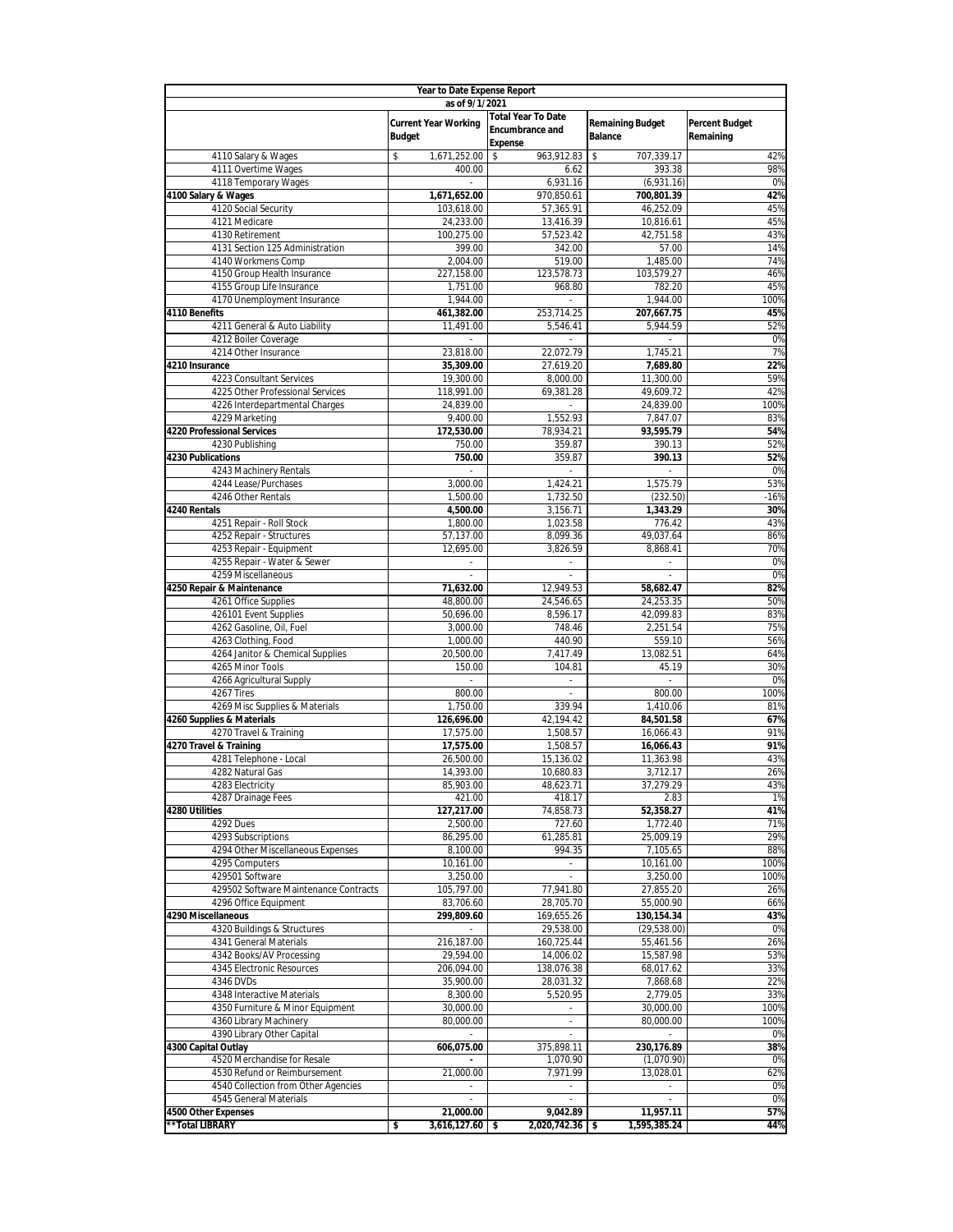## The City of Rapid City Bill List by Vendor - Detail

|     | Vendor $#$ Invoice $#$ | <b>PO#</b> | <b>Vendor Name</b>       | <b>GL Account</b> | <b>Line Item Description</b>       | <b>Line Item</b><br><b>Amount</b> |
|-----|------------------------|------------|--------------------------|-------------------|------------------------------------|-----------------------------------|
| 79  | 6545226                | 197423     | <b>ACE HARDWARE-EAST</b> | 10100609-426400   | MAINTENANCE/FACILITIES             | 22.07                             |
|     |                        |            |                          |                   | <b>ACE HARDWARE-EAST Total:</b>    | 22.07                             |
| 148 | 23990                  | 197422     | ALL SEASONS PEST CONTROL | 10100610-422500   | <b>SUPPORT SERVICES</b>            | 160.00                            |
|     |                        |            |                          |                   | ALL SEASONS PEST CONTROL<br>Total: | 160.00                            |
| 170 | 754878364737 198458    |            | AMAZON.COM CREDIT        | 10100610-434100   | <b>GENERAL MATERIALS</b>           | 430.20                            |
|     | 749665633973 198456    |            | AMAZON.COM CREDIT        | 10100610-434100   | <b>GENERAL MATERIALS</b>           | 265.65                            |
|     | 764579746679 198455    |            | AMAZON.COM CREDIT        | 10100610-434100   | <b>GENERAL MATERIALS</b>           | 91.65                             |
|     | 753969999589 198454    |            | AMAZON.COM CREDIT        | 10100610-434100   | <b>GENERAL MATERIALS</b>           | 311.41                            |
|     | 984457576939 198448    |            | AMAZON.COM CREDIT        | 10100609-426100   | PROGRAMMING-YOUTH                  | 37.30                             |
|     | 984457576939 198448    |            | AMAZON.COM CREDIT        | 10100609-426101   | PROGRAMMING-YOUTH                  | 37.58                             |
|     | 739665557898 197612    |            | AMAZON.COM CREDIT        | 10100609-434100   | <b>GENERAL MATERIALS</b>           | 286.71                            |
|     | 436445496367 197626    |            | AMAZON.COM CREDIT        | 10100609-434800   | <b>GENERAL MATERIALS-IM</b>        | 64.98                             |
|     | 435457588795 198066    |            | AMAZON.COM CREDIT        | 10100609-434600   | <b>GENERAL MATERIALS-DVD</b>       | 22.33                             |
|     | 435487446364 198067    |            | AMAZON.COM CREDIT        | 10100609-426400   | MAINTENANCE/FACILITIES             | 36.33                             |
|     | 437748384763 198068    |            | AMAZON.COM CREDIT        | 10100609-434100   | <b>GENERAL MATERIALS</b>           | 152.53                            |
|     | 657848897836 198069    |            | AMAZON.COM CREDIT        | 10100609-434100   | <b>GENERAL MATERIALS</b>           | 69.99                             |
|     | 554887548364 199067    |            | AMAZON.COM CREDIT        | 10100609-426101   | PROGRAMMING-ADULT                  | 6.46                              |
|     | 845367366346 197621    |            | AMAZON.COM CREDIT        | 10100609-434100   | <b>GENERAL MATERIALS</b>           | 22.39                             |
|     | 698635584837 197627    |            | AMAZON.COM CREDIT        | 10100609-426100   | PROGRAMMING                        | 53.98                             |
|     | 698635584837 197627    |            | AMAZON.COM CREDIT        | 10100609-426101   | PROGRAMMING                        | 21.98                             |
|     | 834568877467 197622    |            | AMAZON.COM CREDIT        | 10100609-426101   | PROGRAMMING-ADULT                  | 4.32                              |
|     | 979739558669 197623    |            | AMAZON.COM CREDIT        | 10100609-434100   | <b>GENERAL MATERIALS</b>           | 5.05                              |
|     | 933888587883 197624    |            | AMAZON.COM CREDIT        | 10100609-434100   | <b>GENERAL MATERIALS</b>           | 11.00                             |
|     | 777488756738 197625    |            | AMAZON.COM CREDIT        | 10100609-434600   | <b>GENERAL MATERIALS-DVD</b>       | 19.89                             |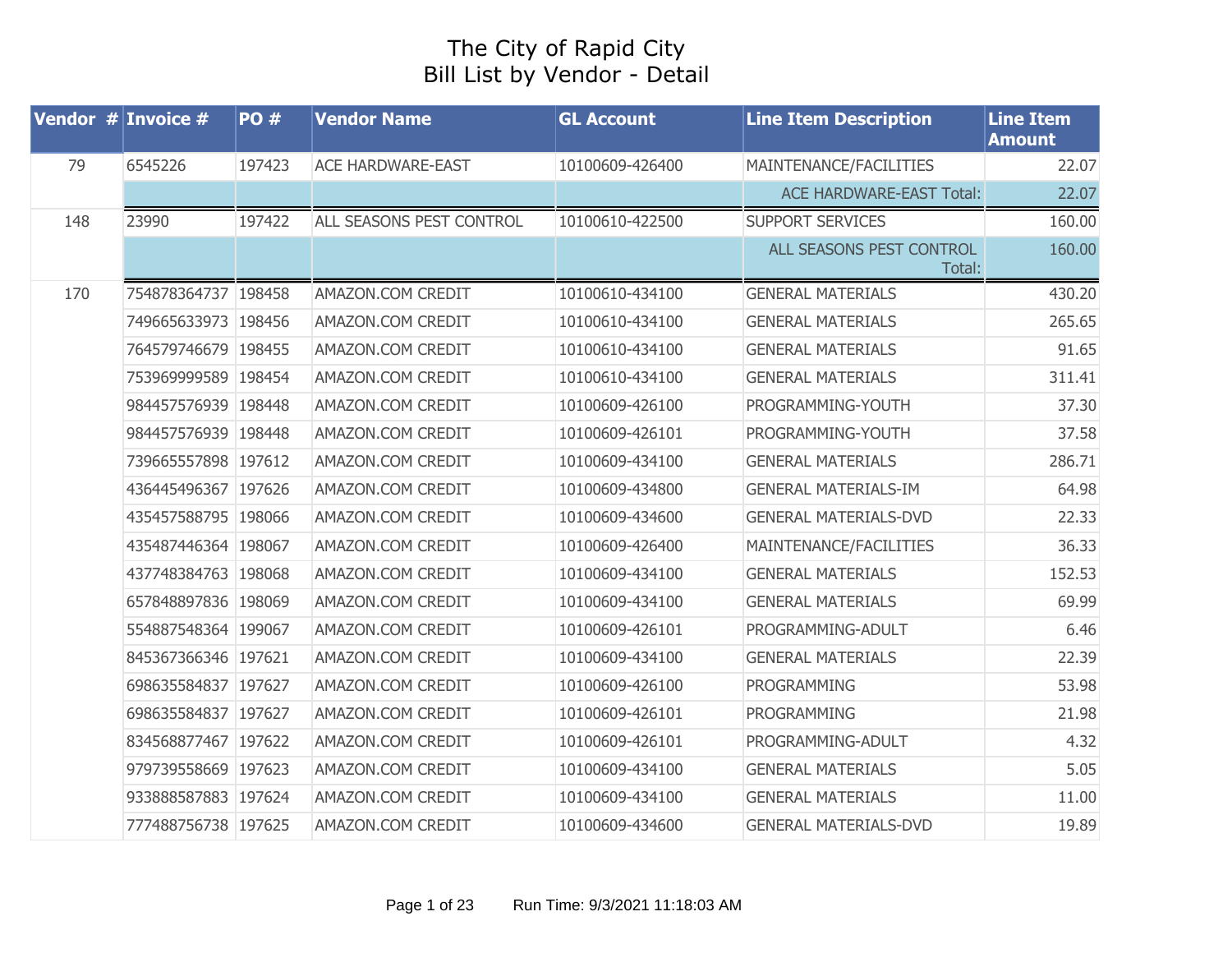| 170 | 778885347785 197615 | AMAZON.COM CREDIT | 10100609-434100 | <b>GENERAL MATERIALS</b>     | 22.29 |
|-----|---------------------|-------------------|-----------------|------------------------------|-------|
|     | 478465764793 197616 | AMAZON.COM CREDIT | 10100609-434100 | <b>GENERAL MATERIALS</b>     | 24.42 |
|     | 498498677734 197617 | AMAZON.COM CREDIT | 10100609-434800 | <b>GENERAL MATERIALS-IM</b>  | 31.99 |
|     | 447587359464 197618 | AMAZON.COM CREDIT | 10100609-434100 | <b>GENERAL MATERIALS</b>     | 40.38 |
|     | 996537963957 197619 | AMAZON.COM CREDIT | 10100609-434100 | <b>GENERAL MATERIALS</b>     | 55.38 |
|     | 595999789597 197620 | AMAZON.COM CREDIT | 10100609-434100 | <b>GENERAL MATERIALS</b>     | 45.15 |
|     | 459535339363 197607 | AMAZON.COM CREDIT | 10100609-434100 | <b>GENERAL MATERIALS</b>     | 22.63 |
|     | 568869636868 197608 | AMAZON.COM CREDIT | 10100609-434100 | <b>GENERAL MATERIALS</b>     | 39.94 |
|     | 457377574898 197609 | AMAZON.COM CREDIT | 10100609-434100 | <b>GENERAL MATERIALS</b>     | 51.95 |
|     | 536763967455 197610 | AMAZON.COM CREDIT | 10100609-434100 | <b>GENERAL MATERIALS</b>     | 33.87 |
|     | 988445666753 197613 | AMAZON.COM CREDIT | 10100609-434100 | <b>GENERAL MATERIALS</b>     | 9.64  |
|     | 795855469595 197614 | AMAZON.COM CREDIT | 10100609-434100 | <b>GENERAL MATERIALS</b>     | 14.94 |
|     | 958533633934 197601 | AMAZON.COM CREDIT | 10100609-434100 | <b>GENERAL MATERIALS</b>     | 12.99 |
|     | 757758948938 197602 | AMAZON.COM CREDIT | 10100609-434800 | <b>GENERAL MATERIALS-IM</b>  | 34.99 |
|     | 877757965546 197603 | AMAZON.COM CREDIT | 10100609-434100 | <b>GENERAL MATERIALS</b>     | 7.24  |
|     | 759939465939 197604 | AMAZON.COM CREDIT | 10100609-434100 | <b>GENERAL MATERIALS</b>     | 19.89 |
|     | 533663689853 197605 | AMAZON.COM CREDIT | 10100609-434800 | <b>GENERAL MATERIALS-IM</b>  | 99.98 |
|     | 639477464669 197606 | AMAZON.COM CREDIT | 10100609-434100 | <b>GENERAL MATERIALS</b>     | 23.99 |
|     | 457769397363 198452 | AMAZON.COM CREDIT | 10100609-426101 | PROGRAMMING-ADULT            | 40.95 |
|     | 433657846447 198453 | AMAZON.COM CREDIT | 10100609-426101 | PROGRAMMING-YOUTH            | 25.99 |
|     | 445474885866 198457 | AMAZON.COM CREDIT | 10100610-434100 | <b>GENERAL MATERIALS</b>     | 15.00 |
|     | 967684363477 198459 | AMAZON.COM CREDIT | 10100610-434100 | <b>GENERAL MATERIALS</b>     | 39.95 |
|     | 677734393883 197599 | AMAZON.COM CREDIT | 10100609-434100 | <b>GENERAL MATERIALS</b>     | 30.99 |
|     | 454736876483 197600 | AMAZON.COM CREDIT | 10100609-434100 | <b>GENERAL MATERIALS</b>     | 92.23 |
|     | 999564584689 198445 | AMAZON.COM CREDIT | 10100609-434600 | <b>GENERAL MATERIALS-DVD</b> | 18.06 |
|     | 644349475976 198446 | AMAZON.COM CREDIT | 10100609-434600 | <b>GENERAL MATERIALS-DVD</b> | 8.99  |
|     | 546595897384 198447 | AMAZON.COM CREDIT | 10100609-434600 | <b>GENERAL MATERIALS-DVD</b> | 19.99 |
|     | 457685667467 198449 | AMAZON.COM CREDIT | 10100609-434600 | <b>GENERAL MATERIALS-DVD</b> | 19.96 |
|     | 675886986579 198450 | AMAZON.COM CREDIT | 10100609-426100 | <b>SUPPLIES</b>              | 21.59 |
|     | 733794637388 198451 | AMAZON.COM CREDIT | 10100609-426101 | PROGRAMMING-ADULT            | 47.79 |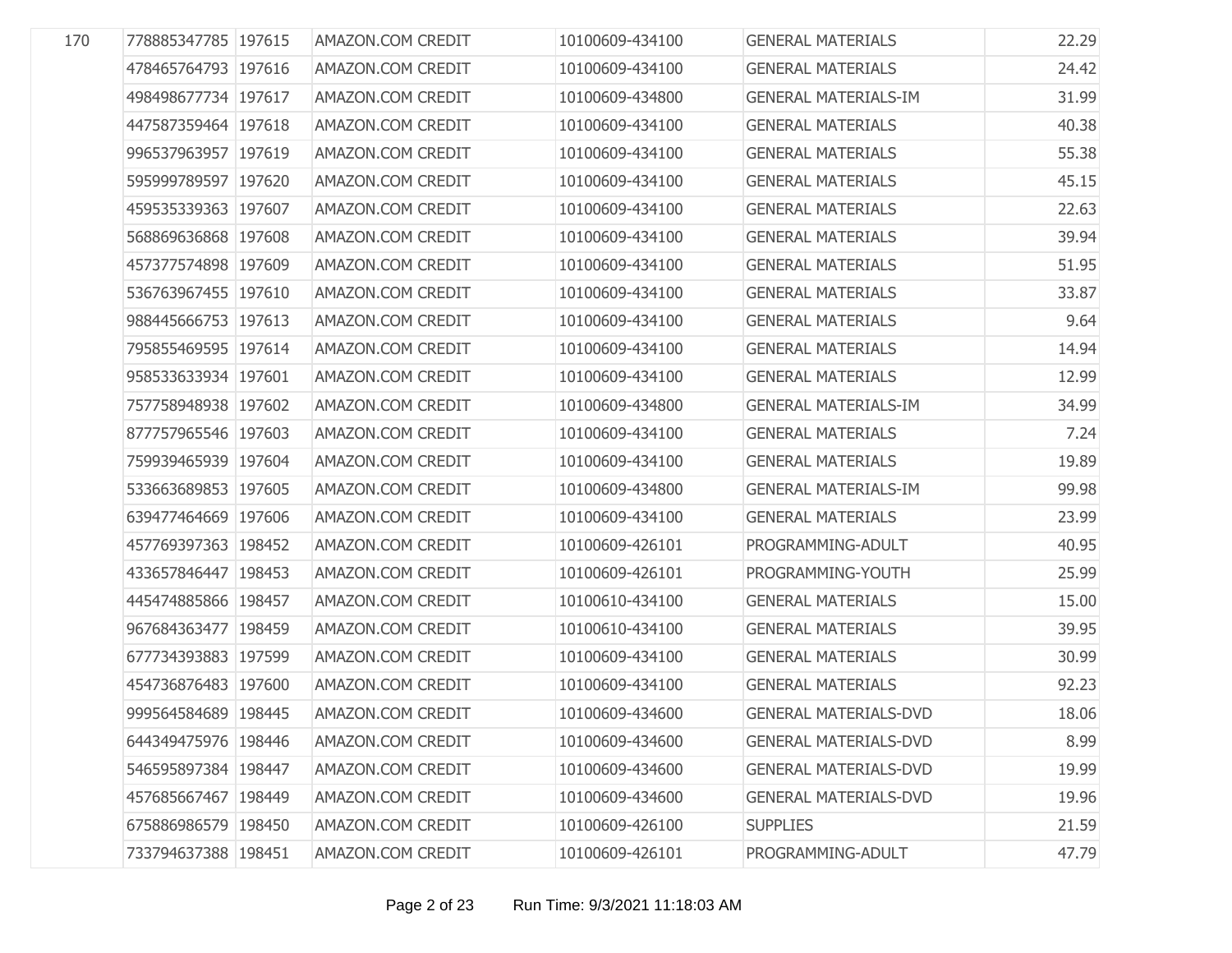| 170 | 963798578657 199670 | AMAZON.COM CREDIT | 10100610-434100 | <b>GENERAL MATERIALS</b>     | 14.99  |
|-----|---------------------|-------------------|-----------------|------------------------------|--------|
|     | 474784844363 199671 | AMAZON.COM CREDIT | 10100610-434100 | <b>GENERAL MATERIALS</b>     | 14.49  |
|     | 696933693699 199672 | AMAZON.COM CREDIT | 10100610-434800 | <b>GENERAL MATERIALS-IM</b>  | 29.99  |
|     | 463977973835 199674 | AMAZON.COM CREDIT | 10100610-434100 | <b>GENERAL MATERIALS</b>     | 46.54  |
|     | 436846685435 199675 | AMAZON.COM CREDIT | 10100610-434100 | <b>GENERAL MATERIALS</b>     | 27.00  |
|     | 667775937488 198444 | AMAZON.COM CREDIT | 10100609-434600 | <b>GENERAL MATERIALS-DVD</b> | 24.99  |
|     | 768758444973 199663 | AMAZON.COM CREDIT | 10100610-434800 | <b>GENERAL MATERIALS-IM</b>  | 187.49 |
|     | 764545348437 199664 | AMAZON.COM CREDIT | 10100610-434800 | <b>GENERAL MATERIALS-IM</b>  | 159.75 |
|     | 837438537894 199665 | AMAZON.COM CREDIT | 10100610-426100 | <b>SUPPLIES</b>              | 28.88  |
|     | 453738868984 199666 | AMAZON.COM CREDIT | 10100610-434100 | <b>GENERAL MATERIALS</b>     | 5.23   |
|     | 554866473355 199667 | AMAZON.COM CREDIT | 10100610-434100 | <b>GENERAL MATERIALS</b>     | 12.89  |
|     | 749845537745 199668 | AMAZON.COM CREDIT | 10100610-434100 | <b>GENERAL MATERIALS</b>     | 12.19  |
|     | 578956973794 199617 | AMAZON.COM CREDIT | 10100610-434600 | <b>GENERAL MATERIALS-DVD</b> | 13.02  |
|     | 485856659788 199658 | AMAZON.COM CREDIT | 10100610-434100 | <b>GENERAL MATERIALS</b>     | 16.00  |
|     | 478646483647 199659 | AMAZON.COM CREDIT | 10100610-434100 | <b>GENERAL MATERIALS</b>     | 15.99  |
|     | 677868384348 199660 | AMAZON.COM CREDIT | 10100610-434100 | <b>GENERAL MATERIALS</b>     | 293.75 |
|     | 758373578976 199661 | AMAZON.COM CREDIT | 10100610-434100 | <b>GENERAL MATERIALS</b>     | 21.79  |
|     | 866569746573 199662 | AMAZON.COM CREDIT | 10100609-426101 | PROGRAMMING-YOUTH            | 109.47 |
|     | 858864868847 199083 | AMAZON.COM CREDIT | 10100609-434100 | <b>GENERAL MATERIALS</b>     | 29.97  |
|     | 446899799647 199084 | AMAZON.COM CREDIT | 10100609-434100 | <b>GENERAL MATERIALS</b>     | 21.99  |
|     | 659958468554 199085 | AMAZON.COM CREDIT | 10100609-434100 | <b>GENERAL MATERIALS</b>     | 17.94  |
|     | 488939485796 199086 | AMAZON.COM CREDIT | 10100609-434100 | <b>GENERAL MATERIALS</b>     | 17.99  |
|     | 779496643464 199087 | AMAZON.COM CREDIT | 10100610-434800 | <b>GENERAL MATERIALS-IM</b>  | 57.90  |
|     | 743943788387 199088 | AMAZON.COM CREDIT | 10100610-434800 | <b>GENERAL MATERIALS-IM</b>  | 54.89  |
|     | 436969598985 199077 | AMAZON.COM CREDIT | 10100609-434100 | <b>GENERAL MATERIALS</b>     | 184.42 |
|     | 437595353565 199078 | AMAZON.COM CREDIT | 10100610-426100 | <b>SUPPLIES</b>              | 224.89 |
|     | 738878597578 199079 | AMAZON.COM CREDIT | 10100610-426100 | <b>SUPPLIES</b>              | 12.99  |
|     | 468888347443 199080 | AMAZON.COM CREDIT | 10100609-434100 | <b>GENERAL MATERIALS</b>     | 155.05 |
|     | 447966454337 199081 | AMAZON.COM CREDIT | 10100610-426100 | <b>SUPPLIES</b>              | 599.67 |
|     | 568985999557 199082 | AMAZON.COM CREDIT | 10100610-434800 | <b>GENERAL MATERIALS-IM</b>  | 101.90 |
|     |                     |                   |                 |                              |        |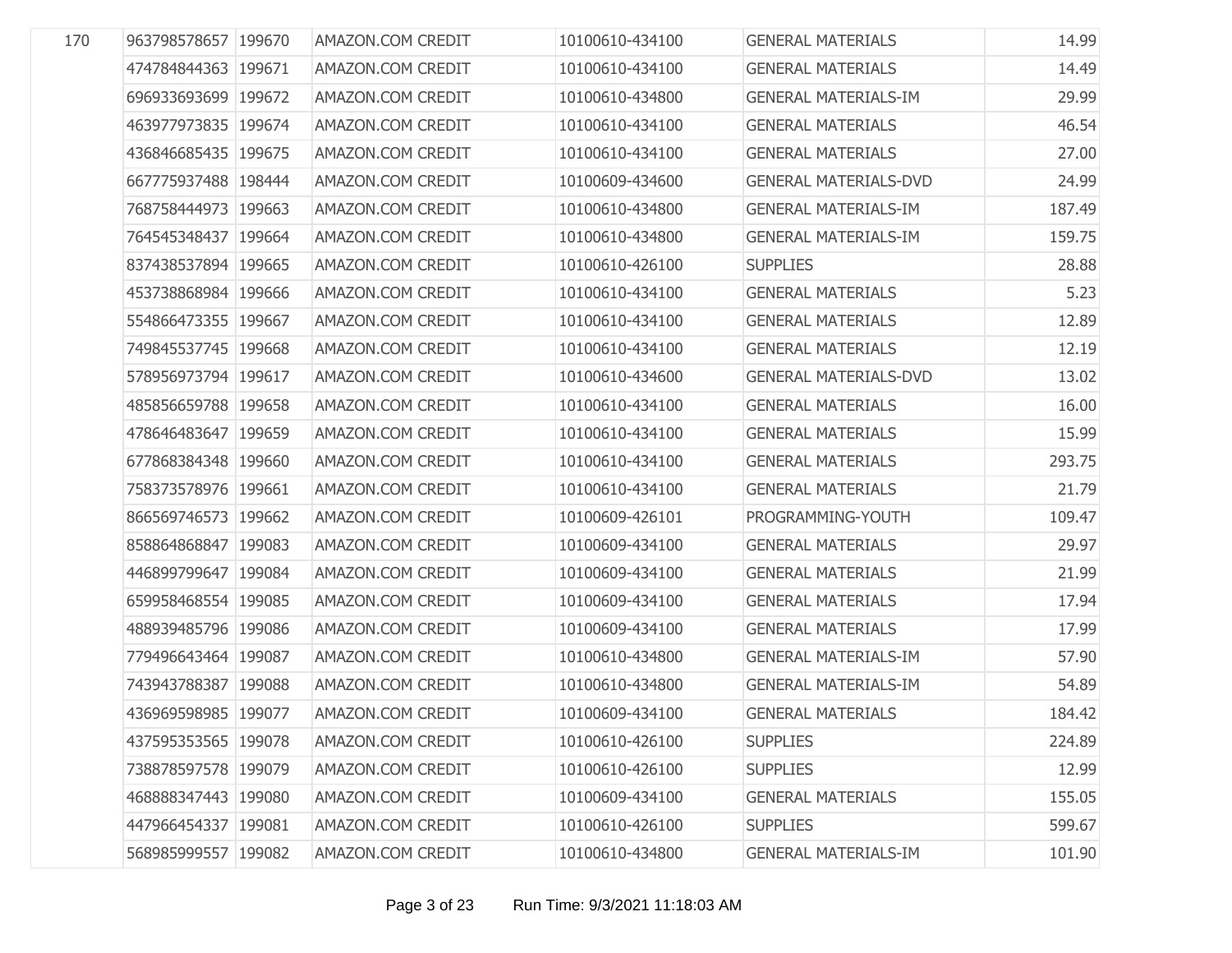| 170 | 449868873698 197611 |        | AMAZON.COM CREDIT               | 10100610-426101 | PROGRAMMING-CHAOS            | 104.48   |
|-----|---------------------|--------|---------------------------------|-----------------|------------------------------|----------|
|     | 599856797369 199072 |        | AMAZON.COM CREDIT               | 10100609-434100 | <b>GENERAL MATERIALS</b>     | 26.99    |
|     | 835659473383 199073 |        | AMAZON.COM CREDIT               | 10100610-426101 | PROGRAMMING-CHAOS            | 15.99    |
|     | 443633865894 199074 |        | AMAZON.COM CREDIT               | 10100610-434600 | <b>GENERAL MATERIALS-DVD</b> | 29.99    |
|     | 935765848895 199075 |        | AMAZON.COM CREDIT               | 10100609-434100 | <b>GENERAL MATERIALS</b>     | 88.16    |
|     | 983876337983 199076 |        | AMAZON.COM CREDIT               | 10100610-426101 | PROGRAMMING-CHAOS            | 159.12   |
|     |                     |        |                                 |                 | AMAZON.COM CREDIT Total:     | 5,863.66 |
| 356 | 2036075491          | 199040 | <b>BAKER &amp; TAYLOR BOOKS</b> | 10100610-434100 | <b>GENERAL MATERIALS</b>     | 8.33     |
|     | 2036075484          | 199041 | <b>BAKER &amp; TAYLOR BOOKS</b> | 10100610-434100 | <b>GENERAL MATERIALS</b>     | 42.00    |
|     | 2036075485          | 199045 | <b>BAKER &amp; TAYLOR BOOKS</b> | 10100610-434100 | <b>GENERAL MATERIALS</b>     | 3.73     |
|     | 2036075486          | 199046 | <b>BAKER &amp; TAYLOR BOOKS</b> | 10100610-434100 | <b>GENERAL MATERIALS</b>     | 19.64    |
|     | 2036075487          | 199047 | <b>BAKER &amp; TAYLOR BOOKS</b> | 10100610-434100 | <b>GENERAL MATERIALS</b>     | 18.68    |
|     | 2036075488          | 199048 | <b>BAKER &amp; TAYLOR BOOKS</b> | 10100610-434100 | <b>GENERAL MATERIALS</b>     | 140.19   |
|     | 2036093211          | 199770 | <b>BAKER &amp; TAYLOR BOOKS</b> | 10100609-434100 | <b>GENERAL MATERIALS</b>     | 10.13    |
|     | 2036077549          | 199698 | <b>BAKER &amp; TAYLOR BOOKS</b> | 10100609-434100 | <b>GENERAL MATERIALS</b>     | 16.20    |
|     | 2036017000          | 199654 | <b>BAKER &amp; TAYLOR BOOKS</b> | 10100610-434100 | <b>GENERAL MATERIALS</b>     | 17.89    |
|     | 2036096258          | 198521 | <b>BAKER &amp; TAYLOR BOOKS</b> | 10100609-434100 | <b>GENERAL MATERIALS</b>     | 15.14    |
|     | 2036079993          | 199711 | <b>BAKER &amp; TAYLOR BOOKS</b> | 10100609-434100 | <b>GENERAL MATERIALS</b>     | 11.37    |
|     | 2036093205          | 199764 | <b>BAKER &amp; TAYLOR BOOKS</b> | 10100609-434100 | <b>GENERAL MATERIALS</b>     | 10.15    |
|     | 2036093206          | 199765 | <b>BAKER &amp; TAYLOR BOOKS</b> | 10100609-434100 | <b>GENERAL MATERIALS</b>     | 10.38    |
|     | 2036093207          | 199766 | <b>BAKER &amp; TAYLOR BOOKS</b> | 10100609-434100 | <b>GENERAL MATERIALS</b>     | 66.12    |
|     | 2036093208          | 199767 | <b>BAKER &amp; TAYLOR BOOKS</b> | 10100609-434100 | <b>GENERAL MATERIALS</b>     | 33.20    |
|     | 2036093209          | 199768 | <b>BAKER &amp; TAYLOR BOOKS</b> | 10100609-434100 | <b>GENERAL MATERIALS</b>     | 18.47    |
|     | 2036093210          | 199769 | <b>BAKER &amp; TAYLOR BOOKS</b> | 10100609-434100 | <b>GENERAL MATERIALS</b>     | 33.02    |
|     | 20636090518         | 199758 | <b>BAKER &amp; TAYLOR BOOKS</b> | 10100609-434100 | <b>GENERAL MATERIALS</b>     | 27.77    |
|     | 2036090519          | 199759 | <b>BAKER &amp; TAYLOR BOOKS</b> | 10100609-434100 | <b>GENERAL MATERIALS</b>     | 71.60    |
|     | 2036090520          | 199760 | <b>BAKER &amp; TAYLOR BOOKS</b> | 10100609-434100 | <b>GENERAL MATERIALS</b>     | 224.53   |
|     | 2036093212          | 199761 | <b>BAKER &amp; TAYLOR BOOKS</b> | 10100609-434100 | <b>GENERAL MATERIALS</b>     | 11.00    |
|     | 2036093203          | 199762 | <b>BAKER &amp; TAYLOR BOOKS</b> | 10100609-434100 | <b>GENERAL MATERIALS</b>     | 23.24    |
|     | 2036093204          | 199763 | <b>BAKER &amp; TAYLOR BOOKS</b> | 10100609-434100 | <b>GENERAL MATERIALS</b>     | 66.45    |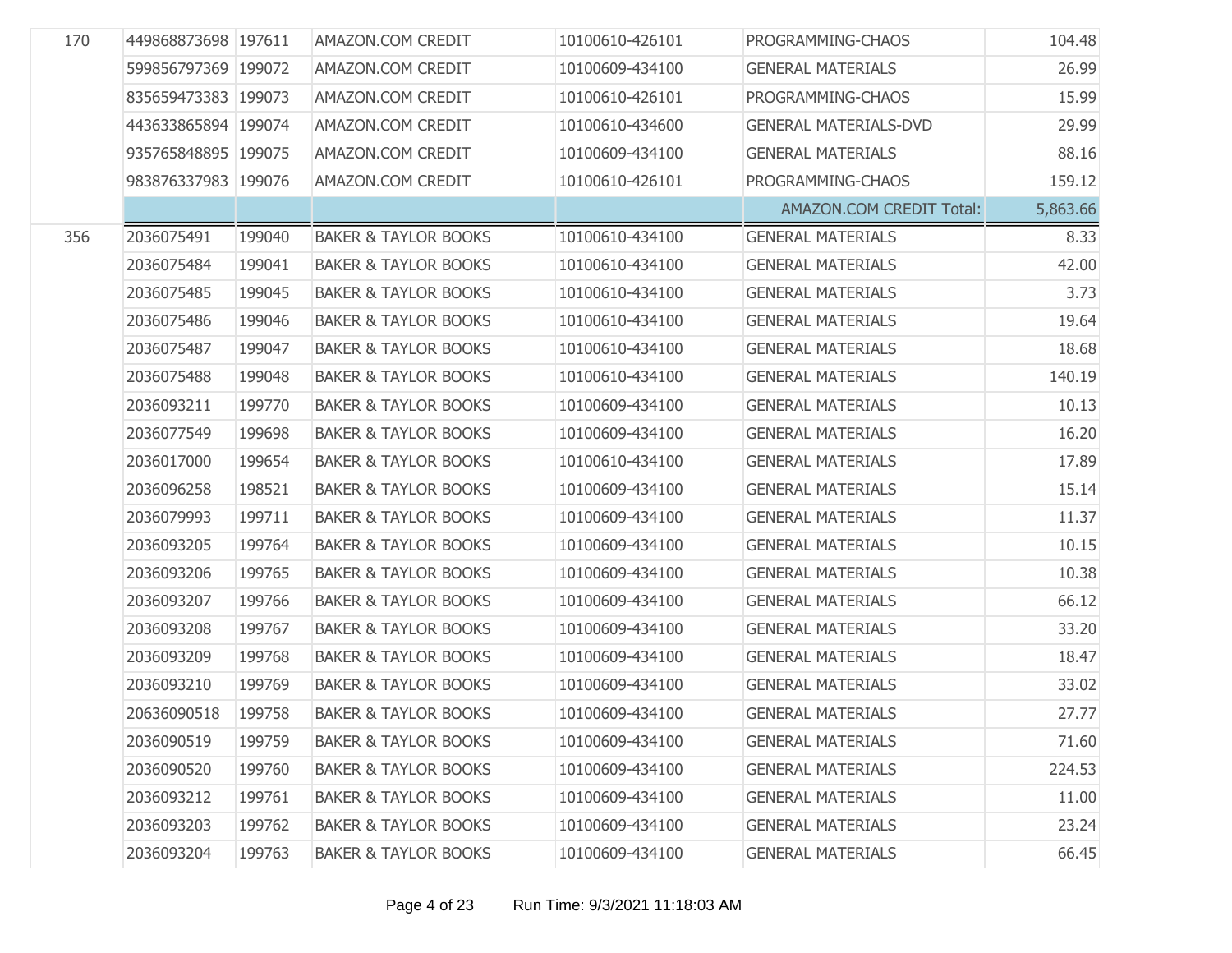| 17.33  |
|--------|
| 17.33  |
| 4.69   |
| 32.41  |
| 17.89  |
| 10.15  |
| 66.24  |
| 9.38   |
| 16.77  |
| 29.94  |
| 23.34  |
| 29.94  |
| 24.61  |
| 16.77  |
| 60.24  |
| 17.67  |
| 10.75  |
| 170.61 |
| 24.44  |
| 17.33  |
| 185.79 |
| 16.77  |
| 14.03  |
| 17.31  |
| 10.75  |
| 17.34  |
| 19.49  |
| 11.00  |
| 16.21  |
| 35.04  |
|        |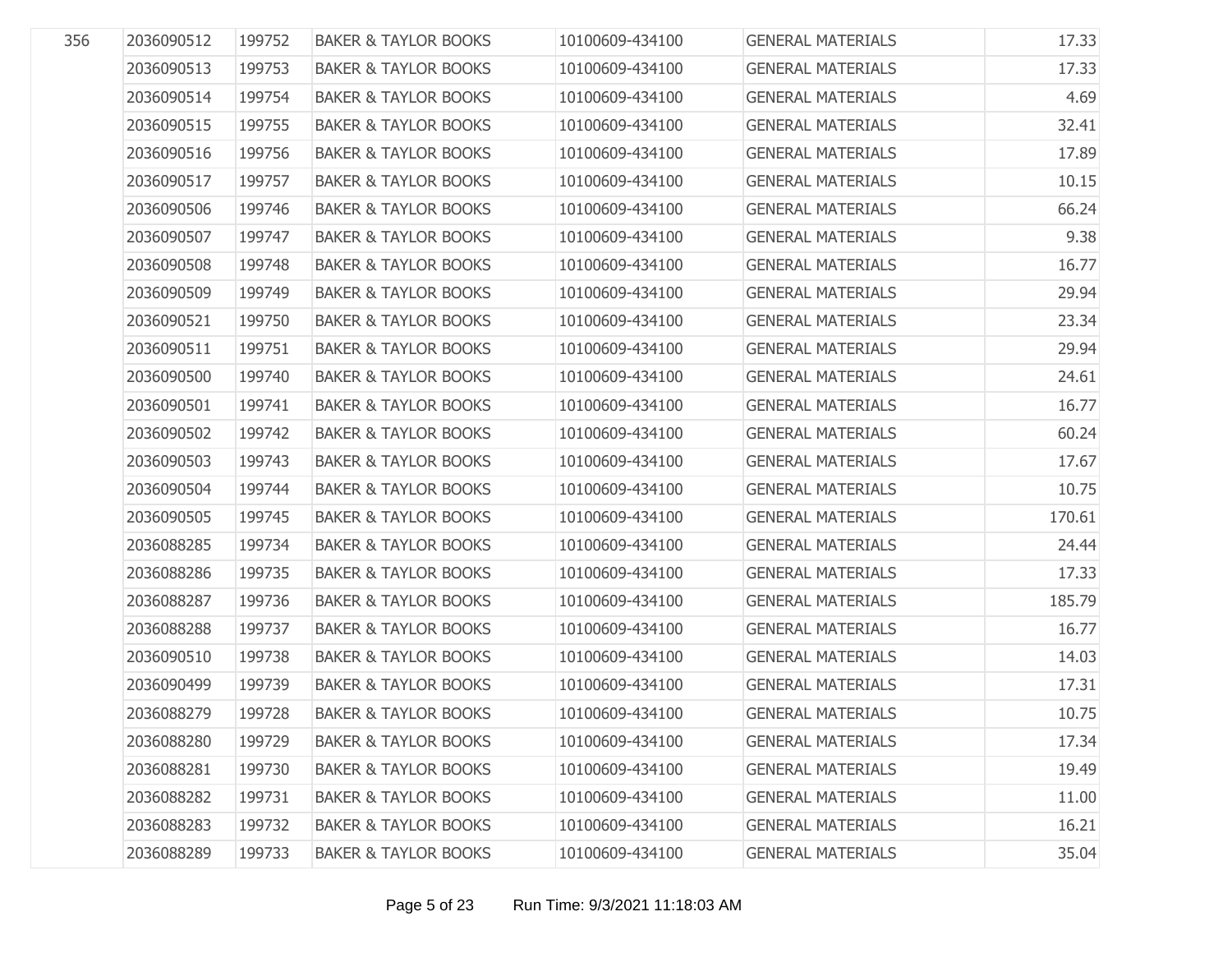| 356 | 2036088284 | 199722 | <b>BAKER &amp; TAYLOR BOOKS</b> | 10100609-434100 | <b>GENERAL MATERIALS</b> | 17.34  |
|-----|------------|--------|---------------------------------|-----------------|--------------------------|--------|
|     | 2036088274 | 199723 | <b>BAKER &amp; TAYLOR BOOKS</b> | 10100609-434100 | <b>GENERAL MATERIALS</b> | 16.51  |
|     | 2036088275 | 199724 | <b>BAKER &amp; TAYLOR BOOKS</b> | 10100609-434100 | <b>GENERAL MATERIALS</b> | 31.57  |
|     | 2036088276 | 199725 | <b>BAKER &amp; TAYLOR BOOKS</b> | 10100609-434100 | <b>GENERAL MATERIALS</b> | 16.77  |
|     |            |        |                                 |                 |                          |        |
|     | 2036088277 | 199726 | <b>BAKER &amp; TAYLOR BOOKS</b> | 10100609-434100 | <b>GENERAL MATERIALS</b> | 10.75  |
|     | 2036088278 | 199727 | <b>BAKER &amp; TAYLOR BOOKS</b> | 10100609-434100 | <b>GENERAL MATERIALS</b> | 6.15   |
|     | 2036079998 | 199716 | <b>BAKER &amp; TAYLOR BOOKS</b> | 10100609-434100 | <b>GENERAL MATERIALS</b> | 67.60  |
|     | 2036079999 | 199717 | <b>BAKER &amp; TAYLOR BOOKS</b> | 10100609-434100 | <b>GENERAL MATERIALS</b> | 12.82  |
|     | 2036080000 | 199718 | <b>BAKER &amp; TAYLOR BOOKS</b> | 10100609-434100 | <b>GENERAL MATERIALS</b> | 28.36  |
|     | 2036080001 | 199719 | <b>BAKER &amp; TAYLOR BOOKS</b> | 10100609-434100 | <b>GENERAL MATERIALS</b> | 19.43  |
|     | 2036080002 | 199720 | <b>BAKER &amp; TAYLOR BOOKS</b> | 10100609-434100 | <b>GENERAL MATERIALS</b> | 19.50  |
|     | 2036080003 | 199721 | <b>BAKER &amp; TAYLOR BOOKS</b> | 10100609-434100 | <b>GENERAL MATERIALS</b> | 8.33   |
|     | 2036077558 | 199708 | <b>BAKER &amp; TAYLOR BOOKS</b> | 10100609-434100 | <b>GENERAL MATERIALS</b> | 33.29  |
|     | 2036080004 | 199709 | <b>BAKER &amp; TAYLOR BOOKS</b> | 10100609-434100 | <b>GENERAL MATERIALS</b> | 7.12   |
|     | 2036079994 | 199712 | <b>BAKER &amp; TAYLOR BOOKS</b> | 10100609-434100 | <b>GENERAL MATERIALS</b> | 11.96  |
|     | 2036079995 | 199713 | <b>BAKER &amp; TAYLOR BOOKS</b> | 10100609-434100 | <b>GENERAL MATERIALS</b> | 9.77   |
|     | 2036079996 | 199714 | <b>BAKER &amp; TAYLOR BOOKS</b> | 10100609-434100 | <b>GENERAL MATERIALS</b> | 10.38  |
|     | 2036079997 | 199715 | <b>BAKER &amp; TAYLOR BOOKS</b> | 10100609-434100 | <b>GENERAL MATERIALS</b> | 69.90  |
|     | 2036077552 | 199701 | <b>BAKER &amp; TAYLOR BOOKS</b> | 10100609-434100 | <b>GENERAL MATERIALS</b> | 19.90  |
|     | 2036077553 | 199703 | <b>BAKER &amp; TAYLOR BOOKS</b> | 10100609-434100 | <b>GENERAL MATERIALS</b> | 15.60  |
|     | 2036077554 | 199704 | <b>BAKER &amp; TAYLOR BOOKS</b> | 10100609-434100 | <b>GENERAL MATERIALS</b> | 15.83  |
|     | 2036077555 | 199705 | <b>BAKER &amp; TAYLOR BOOKS</b> | 10100609-434100 | <b>GENERAL MATERIALS</b> | 112.14 |
|     | 2036077556 | 199706 | <b>BAKER &amp; TAYLOR BOOKS</b> | 10100609-434100 | <b>GENERAL MATERIALS</b> | 10.15  |
|     | 2036077557 | 199707 | <b>BAKER &amp; TAYLOR BOOKS</b> | 10100609-434100 | <b>GENERAL MATERIALS</b> | 32.74  |
|     | 2036077559 | 199692 | <b>BAKER &amp; TAYLOR BOOKS</b> | 10100609-434100 | <b>GENERAL MATERIALS</b> | 24.47  |
|     | 2036077546 | 199694 | <b>BAKER &amp; TAYLOR BOOKS</b> | 10100609-434100 | <b>GENERAL MATERIALS</b> | 15.36  |
|     | 2036077547 | 199695 | <b>BAKER &amp; TAYLOR BOOKS</b> | 10100609-434100 | <b>GENERAL MATERIALS</b> | 10.75  |
|     | 2036077548 | 199696 | <b>BAKER &amp; TAYLOR BOOKS</b> | 10100609-434100 | <b>GENERAL MATERIALS</b> | 26.97  |
|     | 2036077550 | 199699 | <b>BAKER &amp; TAYLOR BOOKS</b> | 10100609-434100 | <b>GENERAL MATERIALS</b> | 18.46  |
|     | 2036077551 | 199700 | <b>BAKER &amp; TAYLOR BOOKS</b> | 10100609-434100 | <b>GENERAL MATERIALS</b> | 17.97  |
|     |            |        |                                 |                 |                          |        |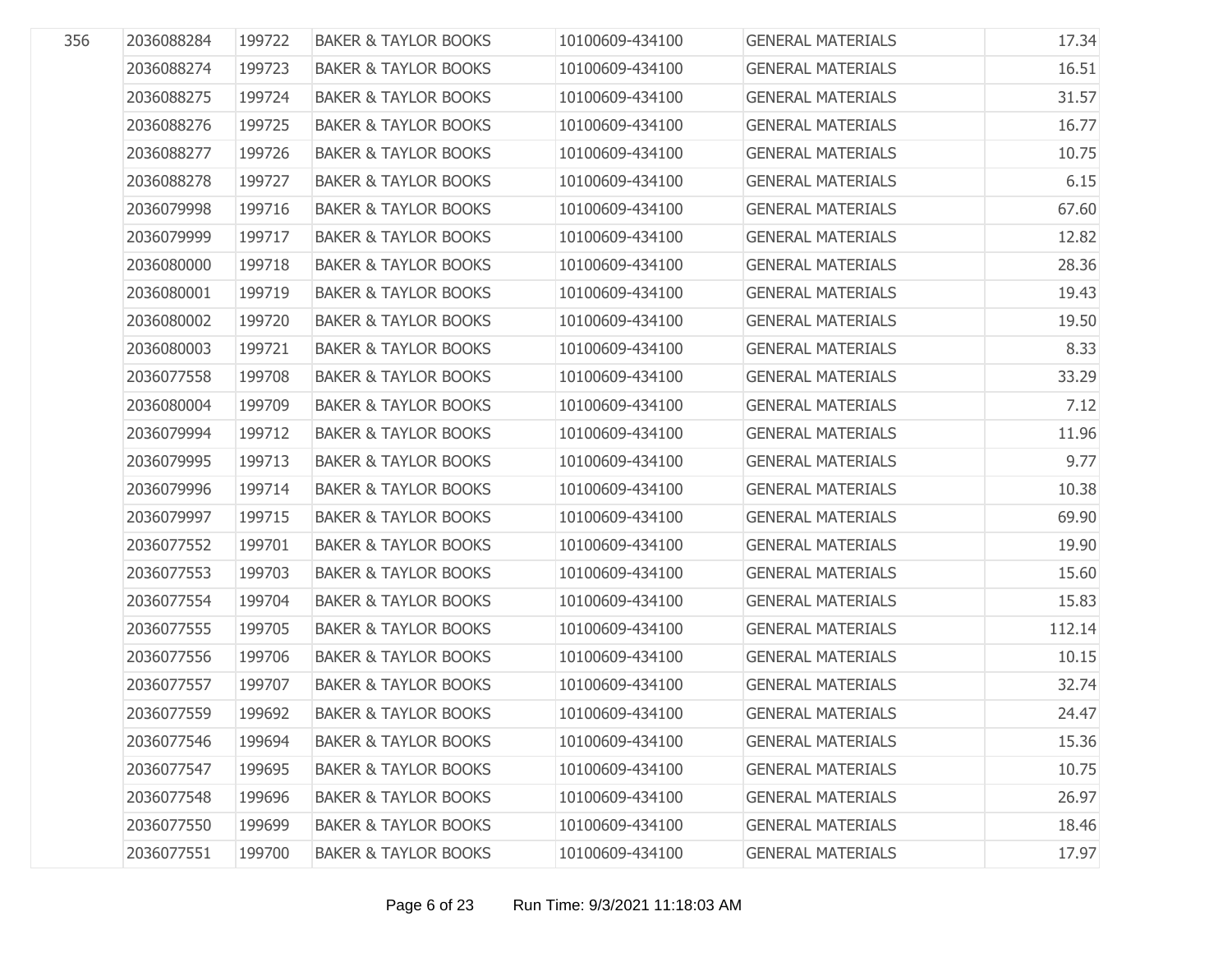| 356 | 2036096265 | 198527 | <b>BAKER &amp; TAYLOR BOOKS</b> | 10100609-434100 | <b>GENERAL MATERIALS</b> | 65.00 |
|-----|------------|--------|---------------------------------|-----------------|--------------------------|-------|
|     | 2036096266 | 198528 | <b>BAKER &amp; TAYLOR BOOKS</b> | 10100609-434100 | <b>GENERAL MATERIALS</b> | 14.38 |
|     | 2036096267 | 198529 | <b>BAKER &amp; TAYLOR BOOKS</b> | 10100609-434100 | <b>GENERAL MATERIALS</b> | 22.31 |
|     | 2036096268 | 198530 | <b>BAKER &amp; TAYLOR BOOKS</b> | 10100609-434100 | <b>GENERAL MATERIALS</b> | 32.30 |
|     | 2036096269 | 199616 | <b>BAKER &amp; TAYLOR BOOKS</b> | 10100610-434100 | <b>GENERAL MATERIALS</b> | 50.25 |
|     | 2036096260 | 199611 | <b>BAKER &amp; TAYLOR BOOKS</b> | 10100609-434100 | <b>GENERAL MATERIALS</b> | 7.34  |
|     | 2036045288 | 198679 | <b>BAKER &amp; TAYLOR BOOKS</b> | 10100610-434100 | <b>GENERAL MATERIALS</b> | 54.84 |
|     | 2036096259 | 198522 | <b>BAKER &amp; TAYLOR BOOKS</b> | 10100609-434100 | <b>GENERAL MATERIALS</b> | 33.39 |
|     | 2036096261 | 198523 | <b>BAKER &amp; TAYLOR BOOKS</b> | 10100609-434100 | <b>GENERAL MATERIALS</b> | 16.11 |
|     | 2036096262 | 198524 | <b>BAKER &amp; TAYLOR BOOKS</b> | 10100609-434100 | <b>GENERAL MATERIALS</b> | 63.85 |
|     | 2036096263 | 198525 | <b>BAKER &amp; TAYLOR BOOKS</b> | 10100609-434100 | <b>GENERAL MATERIALS</b> | 18.17 |
|     | 2036096264 | 198526 | <b>BAKER &amp; TAYLOR BOOKS</b> | 10100609-434100 | <b>GENERAL MATERIALS</b> | 34.90 |
|     | 2036045281 | 198673 | <b>BAKER &amp; TAYLOR BOOKS</b> | 10100610-434100 | <b>GENERAL MATERIALS</b> | 46.70 |
|     | 2036045282 | 198674 | <b>BAKER &amp; TAYLOR BOOKS</b> | 10100610-434100 | <b>GENERAL MATERIALS</b> | 20.92 |
|     | 2036045284 | 198675 | <b>BAKER &amp; TAYLOR BOOKS</b> | 10100610-434100 | <b>GENERAL MATERIALS</b> | 20.29 |
|     | 2036045285 | 198676 | <b>BAKER &amp; TAYLOR BOOKS</b> | 10100610-434100 | <b>GENERAL MATERIALS</b> | 24.69 |
|     | 2036045286 | 198677 | <b>BAKER &amp; TAYLOR BOOKS</b> | 10100610-434100 | <b>GENERAL MATERIALS</b> | 10.98 |
|     | 2036045287 | 198678 | <b>BAKER &amp; TAYLOR BOOKS</b> | 10100610-434100 | <b>GENERAL MATERIALS</b> | 16.77 |
|     | 2036045275 | 198667 | <b>BAKER &amp; TAYLOR BOOKS</b> | 10100610-434100 | <b>GENERAL MATERIALS</b> | 15.21 |
|     | 2036045276 | 198668 | <b>BAKER &amp; TAYLOR BOOKS</b> | 10100610-434100 | <b>GENERAL MATERIALS</b> | 67.78 |
|     | 2036045277 | 198669 | <b>BAKER &amp; TAYLOR BOOKS</b> | 10100610-434100 | <b>GENERAL MATERIALS</b> | 14.82 |
|     | 2036045278 | 198670 | <b>BAKER &amp; TAYLOR BOOKS</b> | 10100610-434100 | <b>GENERAL MATERIALS</b> | 12.82 |
|     | 2036045279 | 198671 | <b>BAKER &amp; TAYLOR BOOKS</b> | 10100610-434100 | <b>GENERAL MATERIALS</b> | 17.89 |
|     | 2036045280 | 198672 | <b>BAKER &amp; TAYLOR BOOKS</b> | 10100610-434100 | <b>GENERAL MATERIALS</b> | 26.96 |
|     | 2036045269 | 198661 | <b>BAKER &amp; TAYLOR BOOKS</b> | 10100610-434100 | <b>GENERAL MATERIALS</b> | 38.52 |
|     | 2036045270 | 198662 | <b>BAKER &amp; TAYLOR BOOKS</b> | 10100610-434100 | <b>GENERAL MATERIALS</b> | 16.06 |
|     | 2036045271 | 198663 | <b>BAKER &amp; TAYLOR BOOKS</b> | 10100610-434100 | <b>GENERAL MATERIALS</b> | 34.11 |
|     | 2036045272 | 198664 | <b>BAKER &amp; TAYLOR BOOKS</b> | 10100610-434100 | <b>GENERAL MATERIALS</b> | 14.39 |
|     | 2036045273 | 198665 | <b>BAKER &amp; TAYLOR BOOKS</b> | 10100610-434100 | <b>GENERAL MATERIALS</b> | 84.02 |
|     | 2036045289 | 198666 | <b>BAKER &amp; TAYLOR BOOKS</b> | 10100610-434100 | <b>GENERAL MATERIALS</b> | 12.24 |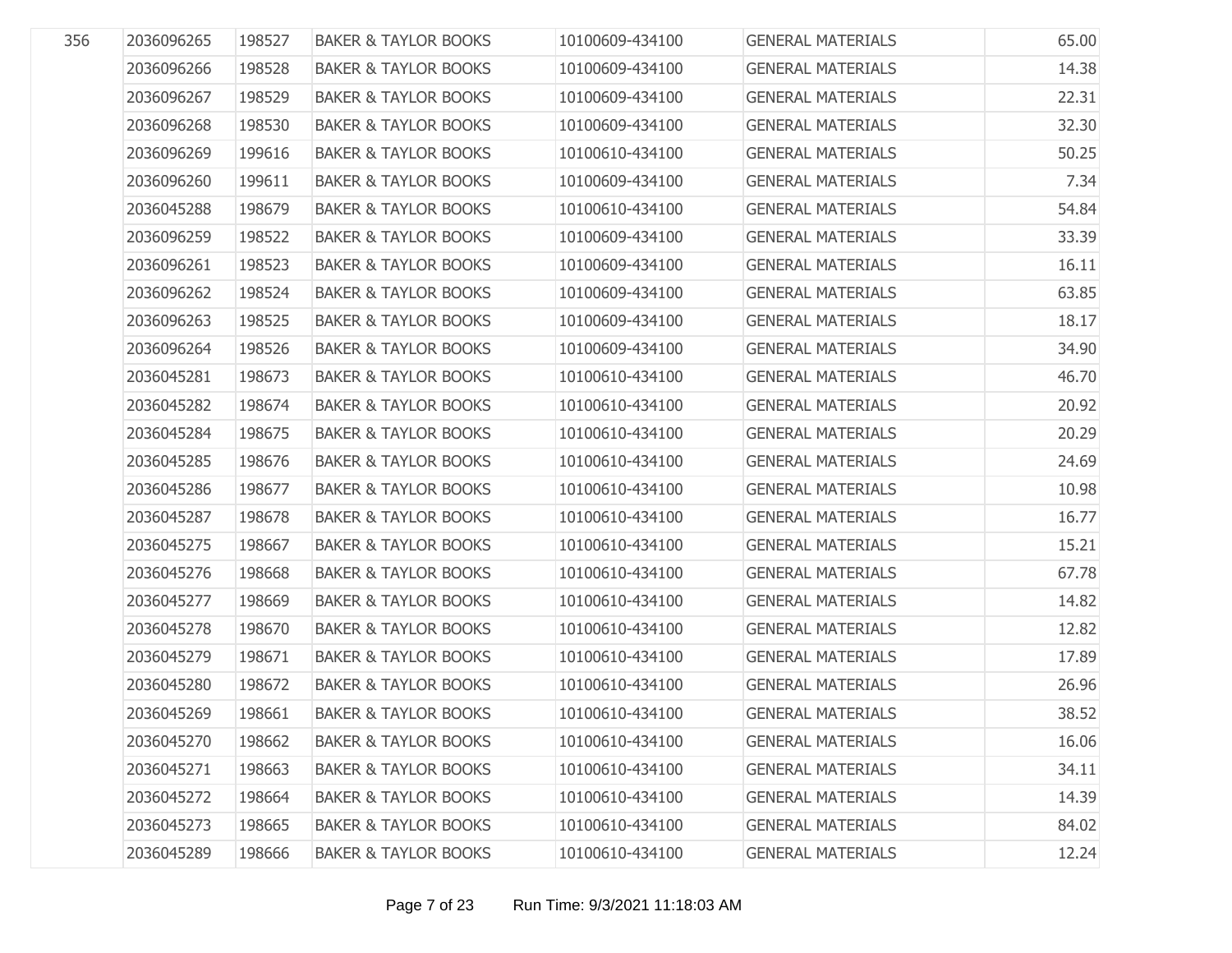| 356 | 2036045263 | 198654 | <b>BAKER &amp; TAYLOR BOOKS</b> | 10100610-434100 | <b>GENERAL MATERIALS</b> | 12.06  |
|-----|------------|--------|---------------------------------|-----------------|--------------------------|--------|
|     | 2036045264 | 198655 | <b>BAKER &amp; TAYLOR BOOKS</b> | 10100610-434100 | <b>GENERAL MATERIALS</b> | 33.51  |
|     | 2036045265 | 198656 | <b>BAKER &amp; TAYLOR BOOKS</b> | 10100610-434100 | <b>GENERAL MATERIALS</b> | 93.40  |
|     | 2036045266 | 198657 | <b>BAKER &amp; TAYLOR BOOKS</b> | 10100610-434100 | <b>GENERAL MATERIALS</b> | 10.13  |
|     | 2036045267 | 198658 | <b>BAKER &amp; TAYLOR BOOKS</b> | 10100610-434100 | <b>GENERAL MATERIALS</b> | 16.72  |
|     | 2036045268 | 198660 | <b>BAKER &amp; TAYLOR BOOKS</b> | 10100610-434100 | <b>GENERAL MATERIALS</b> | 17.33  |
|     | 2036042202 | 198647 | <b>BAKER &amp; TAYLOR BOOKS</b> | 10100610-434100 | <b>GENERAL MATERIALS</b> | 15.60  |
|     | 2036042203 | 198648 | <b>BAKER &amp; TAYLOR BOOKS</b> | 10100610-434100 | <b>GENERAL MATERIALS</b> | 10.15  |
|     | 2036042204 | 198649 | <b>BAKER &amp; TAYLOR BOOKS</b> | 10100610-434100 | <b>GENERAL MATERIALS</b> | 32.66  |
|     | 2036042205 | 198650 | <b>BAKER &amp; TAYLOR BOOKS</b> | 10100610-434100 | <b>GENERAL MATERIALS</b> | 40.09  |
|     | 2036042206 | 198652 | <b>BAKER &amp; TAYLOR BOOKS</b> | 10100610-434100 | <b>GENERAL MATERIALS</b> | 24.47  |
|     | 2036045274 | 198653 | <b>BAKER &amp; TAYLOR BOOKS</b> | 10100610-434100 | <b>GENERAL MATERIALS</b> | 28.30  |
|     | 2036042196 | 198641 | <b>BAKER &amp; TAYLOR BOOKS</b> | 10100610-434100 | <b>GENERAL MATERIALS</b> | 14.23  |
|     | 2036042197 | 198642 | <b>BAKER &amp; TAYLOR BOOKS</b> | 10100610-434100 | <b>GENERAL MATERIALS</b> | 15.83  |
|     | 2036042198 | 198643 | <b>BAKER &amp; TAYLOR BOOKS</b> | 10100610-434100 | <b>GENERAL MATERIALS</b> | 325.33 |
|     | 2036042199 | 198644 | <b>BAKER &amp; TAYLOR BOOKS</b> | 10100610-434100 | <b>GENERAL MATERIALS</b> | 39.08  |
|     | 2036042200 | 198645 | <b>BAKER &amp; TAYLOR BOOKS</b> | 10100610-434100 | <b>GENERAL MATERIALS</b> | 16.72  |
|     | 2036042201 | 198646 | <b>BAKER &amp; TAYLOR BOOKS</b> | 10100610-434100 | <b>GENERAL MATERIALS</b> | 33.26  |
|     | 2036042190 | 198635 | <b>BAKER &amp; TAYLOR BOOKS</b> | 10100610-434100 | <b>GENERAL MATERIALS</b> | 38.32  |
|     | 2036042191 | 198636 | <b>BAKER &amp; TAYLOR BOOKS</b> | 10100610-434100 | <b>GENERAL MATERIALS</b> | 16.77  |
|     | 2036042192 | 198637 | <b>BAKER &amp; TAYLOR BOOKS</b> | 10100610-434100 | <b>GENERAL MATERIALS</b> | 16.77  |
|     | 2036042193 | 198638 | <b>BAKER &amp; TAYLOR BOOKS</b> | 10100610-434100 | <b>GENERAL MATERIALS</b> | 8.94   |
|     | 2036042194 | 198639 | <b>BAKER &amp; TAYLOR BOOKS</b> | 10100610-434100 | <b>GENERAL MATERIALS</b> | 15.60  |
|     | 2036042195 | 198640 | <b>BAKER &amp; TAYLOR BOOKS</b> | 10100610-434100 | <b>GENERAL MATERIALS</b> | 17.01  |
|     | 2036017007 | 198629 | <b>BAKER &amp; TAYLOR BOOKS</b> | 10100610-434100 | <b>GENERAL MATERIALS</b> | 42.26  |
|     | 2036017017 | 198630 | <b>BAKER &amp; TAYLOR BOOKS</b> | 10100610-434100 | <b>GENERAL MATERIALS</b> | 24.79  |
|     | 2036017008 | 198631 | <b>BAKER &amp; TAYLOR BOOKS</b> | 10100610-434100 | <b>GENERAL MATERIALS</b> | 61.64  |
|     | 2036017009 | 198632 | <b>BAKER &amp; TAYLOR BOOKS</b> | 10100610-434100 | <b>GENERAL MATERIALS</b> | 27.74  |
|     | 2036017010 | 198633 | <b>BAKER &amp; TAYLOR BOOKS</b> | 10100610-434100 | <b>GENERAL MATERIALS</b> | 82.51  |
|     | 2036042189 | 198634 | <b>BAKER &amp; TAYLOR BOOKS</b> | 10100610-434100 | <b>GENERAL MATERIALS</b> | 5.55   |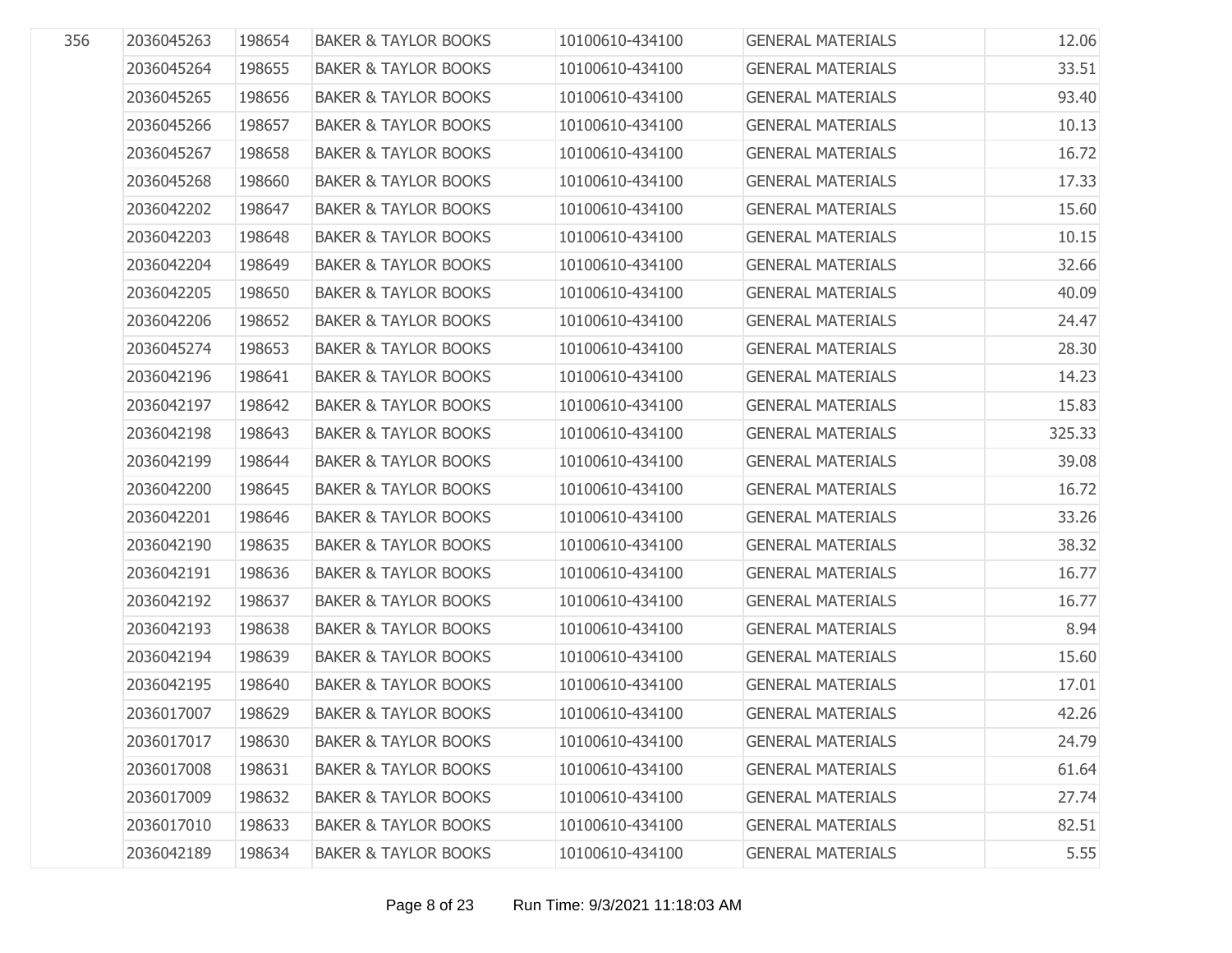| 356 | 2036017011 | 198623 | <b>BAKER &amp; TAYLOR BOOKS</b> | 10100610-434100 | <b>GENERAL MATERIALS</b> | 21.04  |
|-----|------------|--------|---------------------------------|-----------------|--------------------------|--------|
|     | 2036017012 | 198624 | <b>BAKER &amp; TAYLOR BOOKS</b> | 10100610-434100 | <b>GENERAL MATERIALS</b> | 9.54   |
|     | 2036017013 | 198625 | <b>BAKER &amp; TAYLOR BOOKS</b> | 10100610-434100 | <b>GENERAL MATERIALS</b> | 10.15  |
|     | 2036017014 | 198626 | <b>BAKER &amp; TAYLOR BOOKS</b> | 10100610-434100 | <b>GENERAL MATERIALS</b> | 120.14 |
|     | 2036017015 | 198627 | <b>BAKER &amp; TAYLOR BOOKS</b> | 10100610-434100 | <b>GENERAL MATERIALS</b> | 17.08  |
|     | 2036017016 | 198628 | <b>BAKER &amp; TAYLOR BOOKS</b> | 10100610-434100 | <b>GENERAL MATERIALS</b> | 12.24  |
|     | 2036017001 | 198617 | <b>BAKER &amp; TAYLOR BOOKS</b> | 10100610-434100 | <b>GENERAL MATERIALS</b> | 27.22  |
|     | 2036017002 | 198618 | <b>BAKER &amp; TAYLOR BOOKS</b> | 10100610-434100 | <b>GENERAL MATERIALS</b> | 31.79  |
|     | 2036017003 | 198619 | <b>BAKER &amp; TAYLOR BOOKS</b> | 10100610-434100 | <b>GENERAL MATERIALS</b> | 31.51  |
|     | 2036017004 | 198620 | <b>BAKER &amp; TAYLOR BOOKS</b> | 10100610-434100 | <b>GENERAL MATERIALS</b> | 10.15  |
|     | 2036017005 | 198621 | <b>BAKER &amp; TAYLOR BOOKS</b> | 10100610-434100 | <b>GENERAL MATERIALS</b> | 116.82 |
|     | 2036017006 | 198622 | <b>BAKER &amp; TAYLOR BOOKS</b> | 10100610-434100 | <b>GENERAL MATERIALS</b> | 18.89  |
|     | 2036029609 | 197665 | <b>BAKER &amp; TAYLOR BOOKS</b> | 10100609-434100 | <b>GENERAL MATERIALS</b> | 54.62  |
|     | 2036029610 | 197666 | <b>BAKER &amp; TAYLOR BOOKS</b> | 10100609-434100 | <b>GENERAL MATERIALS</b> | 40.38  |
|     | 2036029611 | 197667 | <b>BAKER &amp; TAYLOR BOOKS</b> | 10100609-434100 | <b>GENERAL MATERIALS</b> | 16.77  |
|     | 2036016997 | 198614 | <b>BAKER &amp; TAYLOR BOOKS</b> | 10100610-434100 | <b>GENERAL MATERIALS</b> | 17.34  |
|     | 2036016998 | 198615 | <b>BAKER &amp; TAYLOR BOOKS</b> | 10100610-434100 | <b>GENERAL MATERIALS</b> | 19.60  |
|     | 2036016999 | 198616 | <b>BAKER &amp; TAYLOR BOOKS</b> | 10100610-434100 | <b>GENERAL MATERIALS</b> | 27.12  |
|     | 2036029612 | 197659 | <b>BAKER &amp; TAYLOR BOOKS</b> | 10100609-434100 | <b>GENERAL MATERIALS</b> | 37.27  |
|     | 2036029604 | 197660 | <b>BAKER &amp; TAYLOR BOOKS</b> | 10100609-434100 | <b>GENERAL MATERIALS</b> | 28.09  |
|     | 2036029605 | 197661 | <b>BAKER &amp; TAYLOR BOOKS</b> | 10100609-434100 | <b>GENERAL MATERIALS</b> | 16.21  |
|     | 2036029606 | 197662 | <b>BAKER &amp; TAYLOR BOOKS</b> | 10100609-434100 | <b>GENERAL MATERIALS</b> | 58.29  |
|     | 2036029607 | 197663 | <b>BAKER &amp; TAYLOR BOOKS</b> | 10100609-434100 | <b>GENERAL MATERIALS</b> | 55.03  |
|     | 2036029608 | 197664 | <b>BAKER &amp; TAYLOR BOOKS</b> | 10100609-434100 | <b>GENERAL MATERIALS</b> | 21.77  |
|     | 2036029597 | 197653 | <b>BAKER &amp; TAYLOR BOOKS</b> | 10100609-434100 | <b>GENERAL MATERIALS</b> | 29.22  |
|     | 2036029598 | 197654 | <b>BAKER &amp; TAYLOR BOOKS</b> | 10100609-434100 | <b>GENERAL MATERIALS</b> | 101.40 |
|     | 2036029599 | 197655 | <b>BAKER &amp; TAYLOR BOOKS</b> | 10100609-434100 | <b>GENERAL MATERIALS</b> | 16.77  |
|     | 2036029600 | 197656 | <b>BAKER &amp; TAYLOR BOOKS</b> | 10100609-434100 | <b>GENERAL MATERIALS</b> | 10.15  |
|     | 2036029601 | 197657 | <b>BAKER &amp; TAYLOR BOOKS</b> | 10100609-434100 | <b>GENERAL MATERIALS</b> | 61.78  |
|     | 2036029602 | 197658 | <b>BAKER &amp; TAYLOR BOOKS</b> | 10100609-434100 | <b>GENERAL MATERIALS</b> | 20.25  |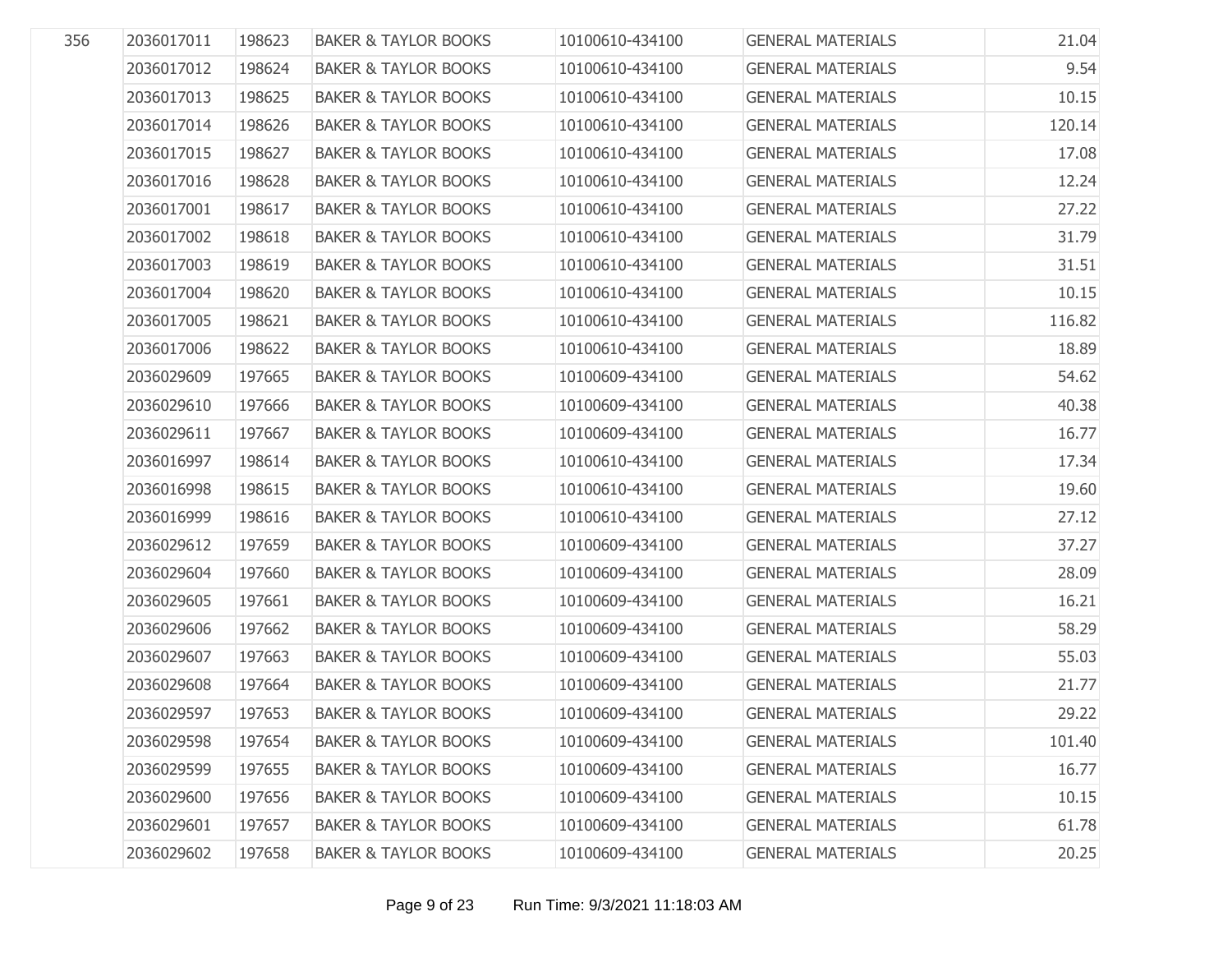| 356 | 2036025355<br>2036029603<br>2036029593 | 197685<br>197648 | <b>BAKER &amp; TAYLOR BOOKS</b><br><b>BAKER &amp; TAYLOR BOOKS</b> | 10100609-434100<br>10100609-434100 | <b>GENERAL MATERIALS</b><br><b>GENERAL MATERIALS</b> | 43.80  |
|-----|----------------------------------------|------------------|--------------------------------------------------------------------|------------------------------------|------------------------------------------------------|--------|
|     |                                        |                  |                                                                    |                                    |                                                      |        |
|     |                                        |                  |                                                                    |                                    |                                                      | 8.93   |
|     |                                        | 197649           | <b>BAKER &amp; TAYLOR BOOKS</b>                                    | 10100609-434100                    | <b>GENERAL MATERIALS</b>                             | 5.90   |
|     | 2036029594                             | 197650           | <b>BAKER &amp; TAYLOR BOOKS</b>                                    | 10100609-434100                    | <b>GENERAL MATERIALS</b>                             | 109.35 |
|     | 2036029595                             | 197651           | <b>BAKER &amp; TAYLOR BOOKS</b>                                    | 10100609-434100                    | <b>GENERAL MATERIALS</b>                             | 129.41 |
|     | 2036029596                             | 197652           | <b>BAKER &amp; TAYLOR BOOKS</b>                                    | 10100609-434100                    | <b>GENERAL MATERIALS</b>                             | 30.49  |
|     | 2036025349                             | 197679           | <b>BAKER &amp; TAYLOR BOOKS</b>                                    | 10100609-434100                    | <b>GENERAL MATERIALS</b>                             | 17.64  |
|     | 2036025350                             | 197680           | <b>BAKER &amp; TAYLOR BOOKS</b>                                    | 10100609-434100                    | <b>GENERAL MATERIALS</b>                             | 17.68  |
|     | 2036025351                             | 197681           | <b>BAKER &amp; TAYLOR BOOKS</b>                                    | 10100609-434100                    | <b>GENERAL MATERIALS</b>                             | 30.01  |
|     | 2036025352                             | 197682           | <b>BAKER &amp; TAYLOR BOOKS</b>                                    | 10100609-434100                    | <b>GENERAL MATERIALS</b>                             | 16.49  |
|     | 2036025353                             | 197683           | <b>BAKER &amp; TAYLOR BOOKS</b>                                    | 10100609-434100                    | <b>GENERAL MATERIALS</b>                             | 66.51  |
|     | 2036025354                             | 197684           | <b>BAKER &amp; TAYLOR BOOKS</b>                                    | 10100609-434100                    | <b>GENERAL MATERIALS</b>                             | 10.13  |
|     | 2036025342                             | 197673           | <b>BAKER &amp; TAYLOR BOOKS</b>                                    | 10100609-434100                    | <b>GENERAL MATERIALS</b>                             | 51.87  |
|     | 2036025343                             | 197674           | <b>BAKER &amp; TAYLOR BOOKS</b>                                    | 10100609-434100                    | <b>GENERAL MATERIALS</b>                             | 331.17 |
|     | 2036025344                             | 197675           | <b>BAKER &amp; TAYLOR BOOKS</b>                                    | 10100609-434100                    | <b>GENERAL MATERIALS</b>                             | 78.82  |
|     | 2036025356                             | 197676           | <b>BAKER &amp; TAYLOR BOOKS</b>                                    | 10100609-434100                    | <b>GENERAL MATERIALS</b>                             | 61.18  |
|     | 2036025347                             | 197677           | <b>BAKER &amp; TAYLOR BOOKS</b>                                    | 10100609-434100                    | <b>GENERAL MATERIALS</b>                             | 17.42  |
|     | 2036025348                             | 197678           | <b>BAKER &amp; TAYLOR BOOKS</b>                                    | 10100609-434100                    | <b>GENERAL MATERIALS</b>                             | 252.16 |
|     | 2035948684                             | 194825           | <b>BAKER &amp; TAYLOR BOOKS</b>                                    | 10100610-434100                    | <b>GENERAL MATERIALS</b>                             | 14.37  |
|     | 2036025339                             | 197668           | <b>BAKER &amp; TAYLOR BOOKS</b>                                    | 10100609-434100                    | <b>GENERAL MATERIALS</b>                             | 15.05  |
|     | 2036025338                             | 197669           | <b>BAKER &amp; TAYLOR BOOKS</b>                                    | 10100609-434100                    | <b>GENERAL MATERIALS</b>                             | 34.13  |
|     | 2036025340                             | 197670           | <b>BAKER &amp; TAYLOR BOOKS</b>                                    | 10100609-434100                    | <b>GENERAL MATERIALS</b>                             | 80.00  |
|     | 2036025346                             | 197671           | <b>BAKER &amp; TAYLOR BOOKS</b>                                    | 10100609-434100                    | <b>GENERAL MATERIALS</b>                             | 127.44 |
|     | 2036025341                             | 197672           | <b>BAKER &amp; TAYLOR BOOKS</b>                                    | 10100609-434100                    | <b>GENERAL MATERIALS</b>                             | 29.32  |
|     | 2036085637                             | 198271           | <b>BAKER &amp; TAYLOR BOOKS</b>                                    | 10100609-434100                    | <b>GENERAL MATERIALS</b>                             | 27.04  |
|     | 2036085638                             | 198272           | <b>BAKER &amp; TAYLOR BOOKS</b>                                    | 10100609-434100                    | <b>GENERAL MATERIALS</b>                             | 10.75  |
|     | 2036085639                             | 198273           | <b>BAKER &amp; TAYLOR BOOKS</b>                                    | 10100609-434100                    | <b>GENERAL MATERIALS</b>                             | 71.48  |
|     | 2036085640                             | 198274           | <b>BAKER &amp; TAYLOR BOOKS</b>                                    | 10100609-434100                    | <b>GENERAL MATERIALS</b>                             | 11.00  |
|     | 2036085641                             | 198275           | <b>BAKER &amp; TAYLOR BOOKS</b>                                    | 10100609-434100                    | <b>GENERAL MATERIALS</b>                             | 30.74  |
|     | 2036085642                             | 198276           | <b>BAKER &amp; TAYLOR BOOKS</b>                                    | 10100609-434100                    | <b>GENERAL MATERIALS</b>                             | 148.98 |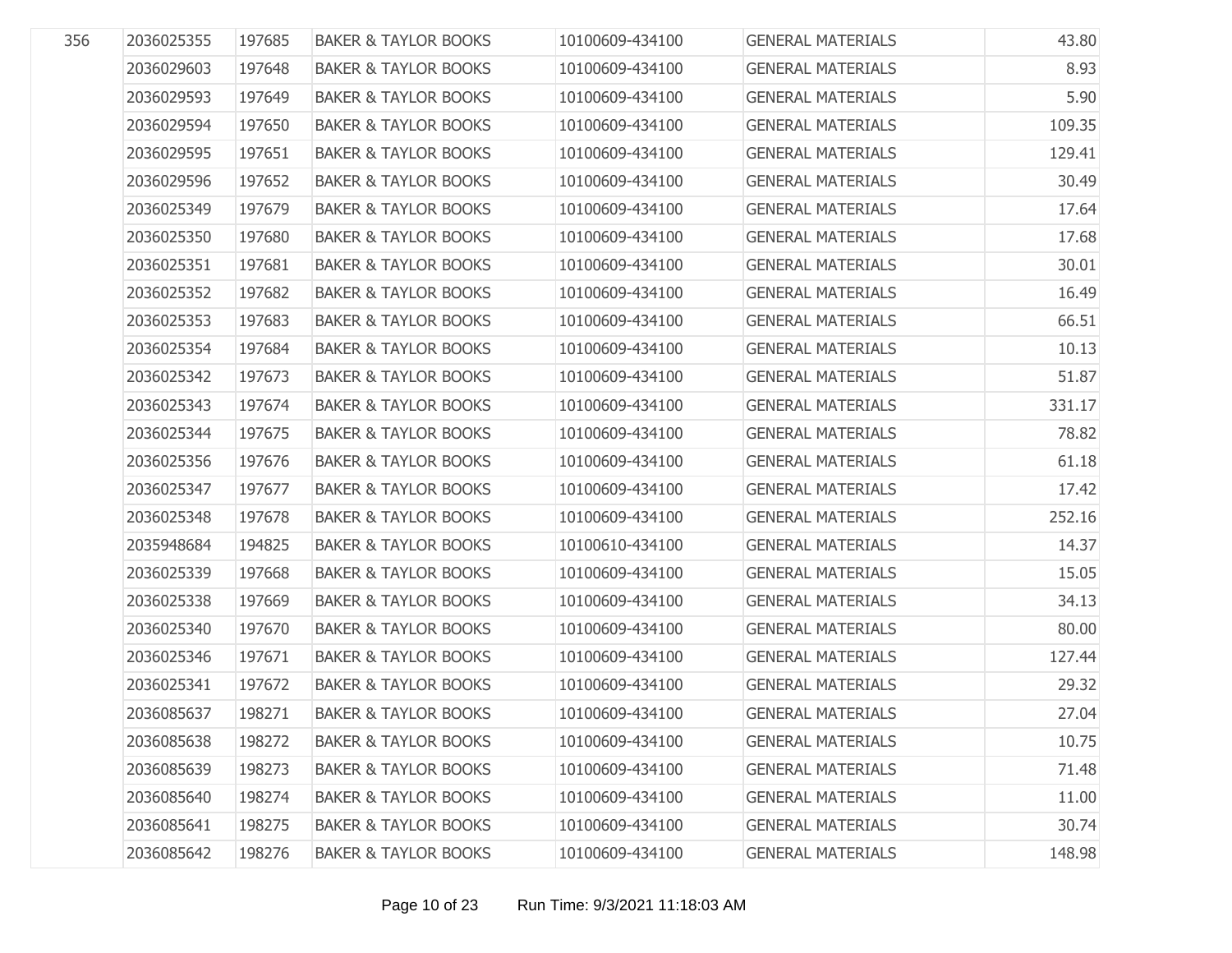| 356 | 2036085631 | 198265 | <b>BAKER &amp; TAYLOR BOOKS</b> | 10100609-434100 | <b>GENERAL MATERIALS</b> | 19.50    |
|-----|------------|--------|---------------------------------|-----------------|--------------------------|----------|
|     | 2036085632 | 198266 | <b>BAKER &amp; TAYLOR BOOKS</b> | 10100609-434100 | <b>GENERAL MATERIALS</b> | 164.49   |
|     | 2036085643 | 198267 | <b>BAKER &amp; TAYLOR BOOKS</b> | 10100609-434100 | <b>GENERAL MATERIALS</b> | 48.68    |
|     | 2036085634 | 198268 | <b>BAKER &amp; TAYLOR BOOKS</b> | 10100609-434100 | <b>GENERAL MATERIALS</b> | 10.38    |
|     | 2036085635 | 198269 | <b>BAKER &amp; TAYLOR BOOKS</b> | 10100609-434100 | <b>GENERAL MATERIALS</b> | 42.40    |
|     | 2036085636 | 198270 | <b>BAKER &amp; TAYLOR BOOKS</b> | 10100609-434100 | <b>GENERAL MATERIALS</b> | 6.15     |
|     | 2036085625 | 198259 | <b>BAKER &amp; TAYLOR BOOKS</b> | 10100609-434100 | <b>GENERAL MATERIALS</b> | 17.89    |
|     | 2036085626 | 198260 | <b>BAKER &amp; TAYLOR BOOKS</b> | 10100609-434100 | <b>GENERAL MATERIALS</b> | 17.01    |
|     | 2036085627 | 198261 | <b>BAKER &amp; TAYLOR BOOKS</b> | 10100609-434100 | <b>GENERAL MATERIALS</b> | 17.33    |
|     | 2036085628 | 198262 | <b>BAKER &amp; TAYLOR BOOKS</b> | 10100609-434100 | <b>GENERAL MATERIALS</b> | 44.80    |
|     | 2036085629 | 198263 | <b>BAKER &amp; TAYLOR BOOKS</b> | 10100609-434100 | <b>GENERAL MATERIALS</b> | 28.01    |
|     | 2036085630 | 198264 | <b>BAKER &amp; TAYLOR BOOKS</b> | 10100609-434100 | <b>GENERAL MATERIALS</b> | 240.87   |
|     | 2036066977 | 198287 | <b>BAKER &amp; TAYLOR BOOKS</b> | 10100609-434100 | <b>GENERAL MATERIALS</b> | 33.43    |
|     | 2036066978 | 198288 | <b>BAKER &amp; TAYLOR BOOKS</b> | 10100609-434100 | <b>GENERAL MATERIALS</b> | 104.63   |
|     | 2036085633 | 198255 | <b>BAKER &amp; TAYLOR BOOKS</b> | 10100609-434100 | <b>GENERAL MATERIALS</b> | 213.69   |
|     | 2036085622 | 198256 | <b>BAKER &amp; TAYLOR BOOKS</b> | 10100609-434100 | <b>GENERAL MATERIALS</b> | 5.30     |
|     | 2036085623 | 198257 | <b>BAKER &amp; TAYLOR BOOKS</b> | 10100609-434100 | <b>GENERAL MATERIALS</b> | 51.56    |
|     | 2036085624 | 198258 | <b>BAKER &amp; TAYLOR BOOKS</b> | 10100609-434100 | <b>GENERAL MATERIALS</b> | 64.12    |
|     | 2036066971 | 198281 | <b>BAKER &amp; TAYLOR BOOKS</b> | 10100609-434100 | <b>GENERAL MATERIALS</b> | 51.42    |
|     | 2036066972 | 198282 | <b>BAKER &amp; TAYLOR BOOKS</b> | 10100609-434100 | <b>GENERAL MATERIALS</b> | 10.40    |
|     | 2036066973 | 198283 | <b>BAKER &amp; TAYLOR BOOKS</b> | 10100609-434100 | <b>GENERAL MATERIALS</b> | 40.09    |
|     | 2036066974 | 198284 | <b>BAKER &amp; TAYLOR BOOKS</b> | 10100609-434100 | <b>GENERAL MATERIALS</b> | 1,620.38 |
|     | 2036066975 | 198285 | <b>BAKER &amp; TAYLOR BOOKS</b> | 10100609-434100 | <b>GENERAL MATERIALS</b> | 68.72    |
|     | 2036066976 | 198286 | <b>BAKER &amp; TAYLOR BOOKS</b> | 10100609-434100 | <b>GENERAL MATERIALS</b> | 177.65   |
|     | 2036037777 | 198253 | <b>BAKER &amp; TAYLOR BOOKS</b> | 10100609-434100 | <b>GENERAL MATERIALS</b> | 15.61    |
|     | 2036037778 | 198254 | <b>BAKER &amp; TAYLOR BOOKS</b> | 10100609-434100 | <b>GENERAL MATERIALS</b> | 49.21    |
|     | 2036066968 | 198277 | <b>BAKER &amp; TAYLOR BOOKS</b> | 10100609-434100 | <b>GENERAL MATERIALS</b> | 27.47    |
|     | 2036066979 | 198278 | <b>BAKER &amp; TAYLOR BOOKS</b> | 10100609-434100 | <b>GENERAL MATERIALS</b> | 28.75    |
|     | 2036066969 | 198279 | <b>BAKER &amp; TAYLOR BOOKS</b> | 10100609-434100 | <b>GENERAL MATERIALS</b> | 24.49    |
|     | 2036066970 | 198280 | <b>BAKER &amp; TAYLOR BOOKS</b> | 10100609-434100 | <b>GENERAL MATERIALS</b> | 100.03   |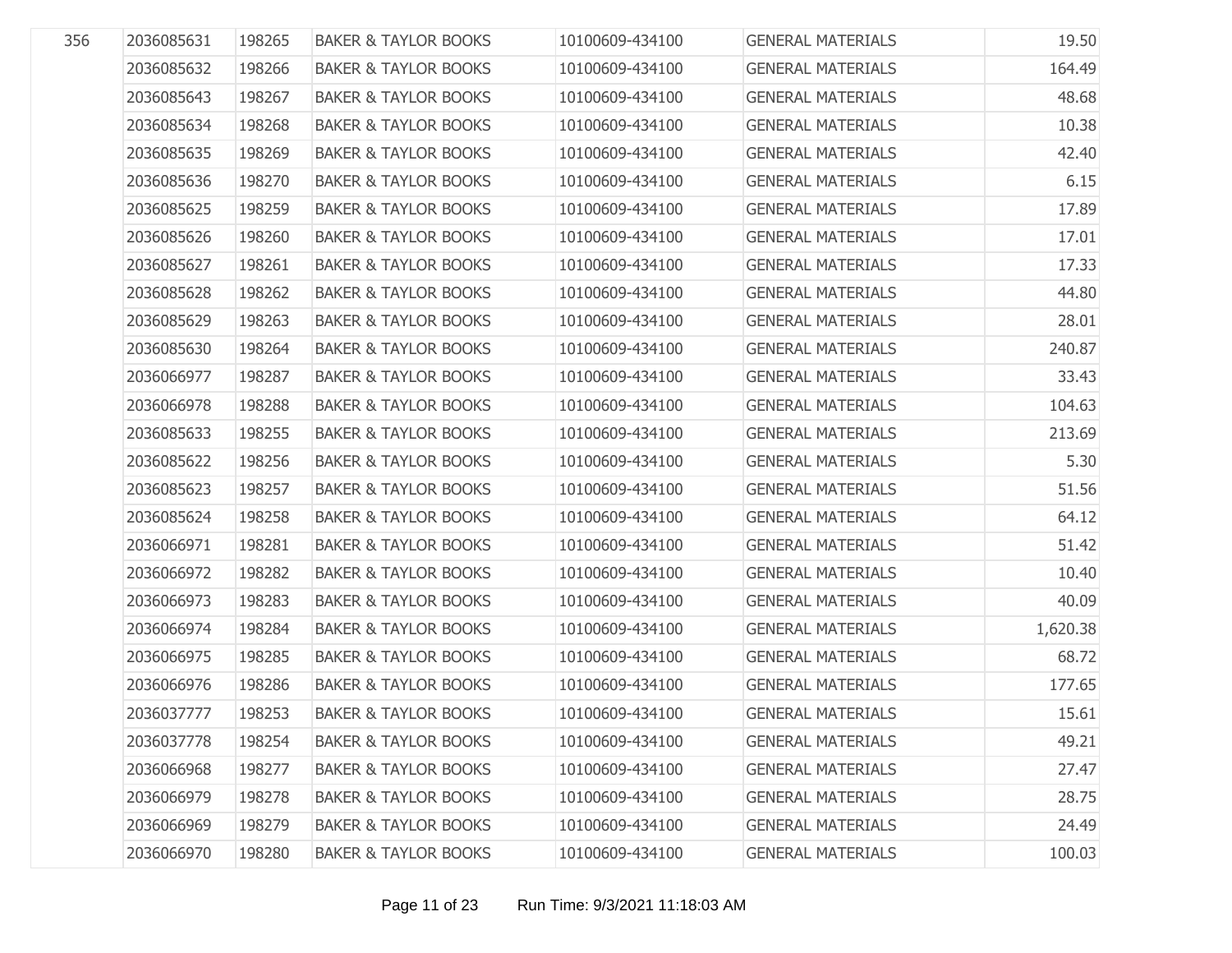| 356 | 2036037771 | 198247 | <b>BAKER &amp; TAYLOR BOOKS</b> | 10100609-434100 | <b>GENERAL MATERIALS</b> | 22.77  |
|-----|------------|--------|---------------------------------|-----------------|--------------------------|--------|
|     | 2036037772 | 198248 | <b>BAKER &amp; TAYLOR BOOKS</b> | 10100609-434100 | <b>GENERAL MATERIALS</b> | 26.54  |
|     | 2036037773 | 198249 | <b>BAKER &amp; TAYLOR BOOKS</b> | 10100609-434100 | <b>GENERAL MATERIALS</b> | 83.21  |
|     | 2036037774 | 198250 | <b>BAKER &amp; TAYLOR BOOKS</b> | 10100609-434100 | <b>GENERAL MATERIALS</b> | 55.84  |
|     | 2036037775 | 198251 | <b>BAKER &amp; TAYLOR BOOKS</b> | 10100609-434100 | <b>GENERAL MATERIALS</b> | 134.74 |
|     | 2036037776 | 198252 | <b>BAKER &amp; TAYLOR BOOKS</b> | 10100609-434100 | <b>GENERAL MATERIALS</b> | 36.59  |
|     | 2036037765 | 198241 | <b>BAKER &amp; TAYLOR BOOKS</b> | 10100609-434100 | <b>GENERAL MATERIALS</b> | 31.16  |
|     | 2036037766 | 198242 | <b>BAKER &amp; TAYLOR BOOKS</b> | 10100609-434100 | <b>GENERAL MATERIALS</b> | 17.68  |
|     | 2036037767 | 198243 | <b>BAKER &amp; TAYLOR BOOKS</b> | 10100609-434100 | <b>GENERAL MATERIALS</b> | 76.65  |
|     | 2036037779 | 198244 | <b>BAKER &amp; TAYLOR BOOKS</b> | 10100609-434100 | <b>GENERAL MATERIALS</b> | 59.24  |
|     | 2036037769 | 198245 | <b>BAKER &amp; TAYLOR BOOKS</b> | 10100609-434100 | <b>GENERAL MATERIALS</b> | 28.35  |
|     | 2036037770 | 198246 | <b>BAKER &amp; TAYLOR BOOKS</b> | 10100609-434100 | <b>GENERAL MATERIALS</b> | 10.41  |
|     | 2036037759 | 198235 | <b>BAKER &amp; TAYLOR BOOKS</b> | 10100609-434100 | <b>GENERAL MATERIALS</b> | 104.80 |
|     | 2036037760 | 198236 | <b>BAKER &amp; TAYLOR BOOKS</b> | 10100609-434100 | <b>GENERAL MATERIALS</b> | 17.89  |
|     | 2036037761 | 198237 | <b>BAKER &amp; TAYLOR BOOKS</b> | 10100609-434100 | <b>GENERAL MATERIALS</b> | 15.61  |
|     | 2036037762 | 198238 | <b>BAKER &amp; TAYLOR BOOKS</b> | 10100609-434100 | <b>GENERAL MATERIALS</b> | 37.87  |
|     | 2036037763 | 198239 | <b>BAKER &amp; TAYLOR BOOKS</b> | 10100609-434100 | <b>GENERAL MATERIALS</b> | 26.49  |
|     | 2036037764 | 198240 | <b>BAKER &amp; TAYLOR BOOKS</b> | 10100609-434100 | <b>GENERAL MATERIALS</b> | 41.60  |
|     | 2036112597 | 198302 | <b>BAKER &amp; TAYLOR BOOKS</b> | 10100609-434100 | <b>GENERAL MATERIALS</b> | 9.61   |
|     | 2036112598 | 198303 | <b>BAKER &amp; TAYLOR BOOKS</b> | 10100610-434100 | <b>GENERAL MATERIALS</b> | 22.75  |
|     | 2036112599 | 198304 | <b>BAKER &amp; TAYLOR BOOKS</b> | 10100609-434100 | <b>GENERAL MATERIALS</b> | 83.10  |
|     | 2036037768 | 198232 | <b>BAKER &amp; TAYLOR BOOKS</b> | 10100609-434100 | <b>GENERAL MATERIALS</b> | 31.76  |
|     | 2036037757 | 198233 | <b>BAKER &amp; TAYLOR BOOKS</b> | 10100609-434100 | <b>GENERAL MATERIALS</b> | 41.26  |
|     | 2036037758 | 198234 | <b>BAKER &amp; TAYLOR BOOKS</b> | 10100609-434100 | <b>GENERAL MATERIALS</b> | 5.30   |
|     | 2036112591 | 198296 | <b>BAKER &amp; TAYLOR BOOKS</b> | 10100610-434100 | <b>GENERAL MATERIALS</b> | 192.08 |
|     | 2036112592 | 198297 | <b>BAKER &amp; TAYLOR BOOKS</b> | 10100610-434100 | <b>GENERAL MATERIALS</b> | 53.36  |
|     | 2036112593 | 198298 | <b>BAKER &amp; TAYLOR BOOKS</b> | 10100609-434100 | <b>GENERAL MATERIALS</b> | 9.54   |
|     | 2036112594 | 198299 | <b>BAKER &amp; TAYLOR BOOKS</b> | 10100609-434100 | <b>GENERAL MATERIALS</b> | 17.16  |
|     | 2036112600 | 198300 | <b>BAKER &amp; TAYLOR BOOKS</b> | 10100609-434100 | <b>GENERAL MATERIALS</b> | 15.91  |
|     | 2036112596 | 198301 | <b>BAKER &amp; TAYLOR BOOKS</b> | 10100610-434100 | <b>GENERAL MATERIALS</b> | 546.99 |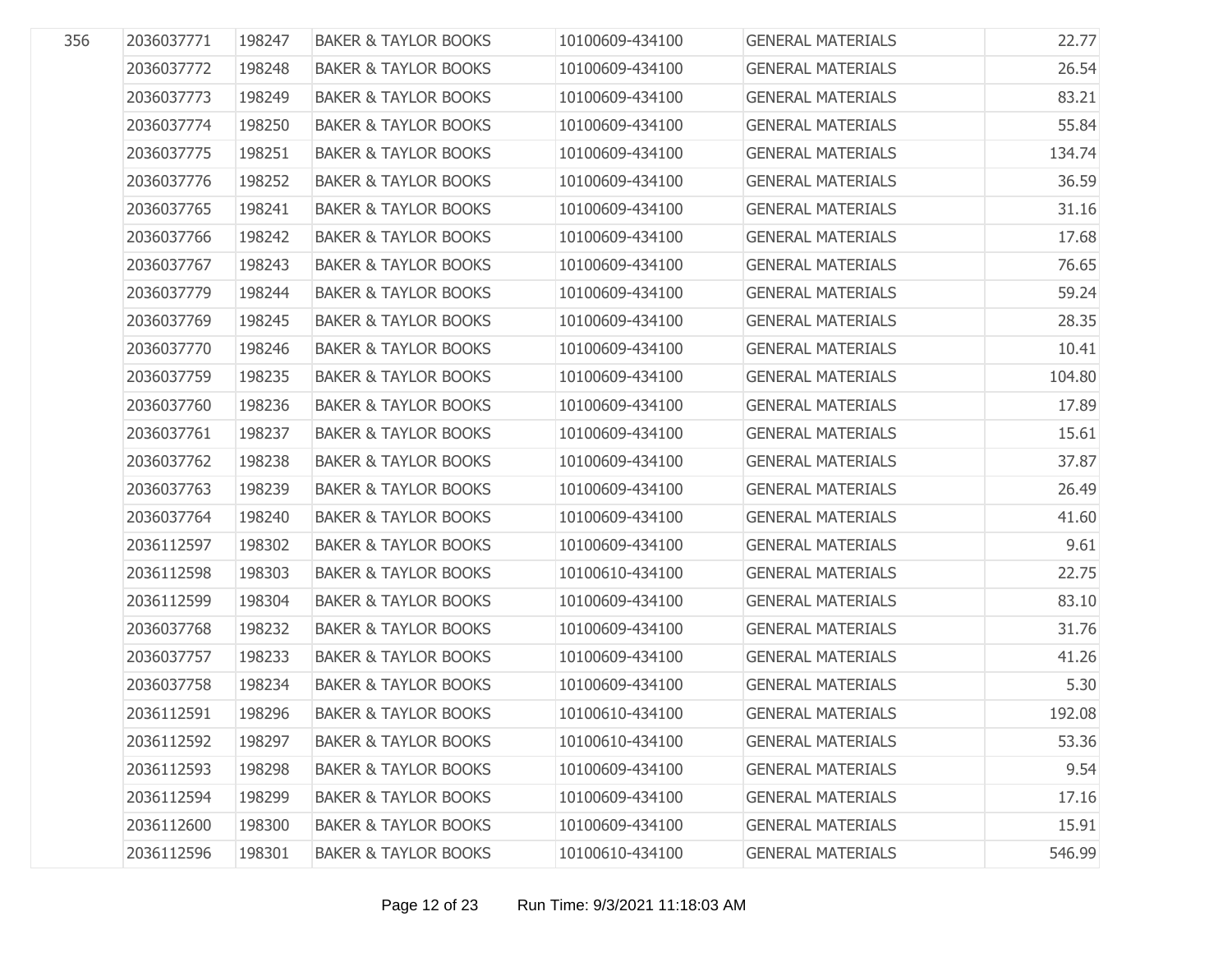| 2036106356 | 198290 | <b>BAKER &amp; TAYLOR BOOKS</b> | 10100610-434100 | <b>GENERAL MATERIALS</b> | 10.96  |
|------------|--------|---------------------------------|-----------------|--------------------------|--------|
| 2036106357 | 198291 | <b>BAKER &amp; TAYLOR BOOKS</b> | 10100610-434100 | <b>GENERAL MATERIALS</b> | 340.95 |
| 2036106358 | 198292 | <b>BAKER &amp; TAYLOR BOOKS</b> | 10100609-434100 | <b>GENERAL MATERIALS</b> | 10.74  |
| 2036106359 | 198293 | <b>BAKER &amp; TAYLOR BOOKS</b> | 10100610-434100 | <b>GENERAL MATERIALS</b> | 33.66  |
| 2036106360 | 198294 | <b>BAKER &amp; TAYLOR BOOKS</b> | 10100610-434100 | <b>GENERAL MATERIALS</b> | 312.55 |
| 2036106361 | 198295 | <b>BAKER &amp; TAYLOR BOOKS</b> | 10100609-434100 | <b>GENERAL MATERIALS</b> | 30.28  |
| 2036066994 | 198052 | <b>BAKER &amp; TAYLOR BOOKS</b> | 10100609-434100 | <b>GENERAL MATERIALS</b> | 119.88 |
| 2036066995 | 198048 | <b>BAKER &amp; TAYLOR BOOKS</b> | 10100609-434100 | <b>GENERAL MATERIALS</b> | 123.01 |
| 2036066996 | 198049 | <b>BAKER &amp; TAYLOR BOOKS</b> | 10100609-434100 | <b>GENERAL MATERIALS</b> | 17.33  |
| 2036066997 | 198050 | <b>BAKER &amp; TAYLOR BOOKS</b> | 10100609-434100 | <b>GENERAL MATERIALS</b> | 37.78  |
| 2036066998 | 198051 | <b>BAKER &amp; TAYLOR BOOKS</b> | 10100609-434100 | <b>GENERAL MATERIALS</b> | 33.02  |
| 2036112595 | 198289 | <b>BAKER &amp; TAYLOR BOOKS</b> | 10100610-434100 | <b>GENERAL MATERIALS</b> | 50.84  |
| 2036066988 | 198042 | <b>BAKER &amp; TAYLOR BOOKS</b> | 10100609-434100 | <b>GENERAL MATERIALS</b> | 28.53  |
| 2036066999 | 198043 | <b>BAKER &amp; TAYLOR BOOKS</b> | 10100609-434100 | <b>GENERAL MATERIALS</b> | 204.17 |
| 2036066990 | 198044 | <b>BAKER &amp; TAYLOR BOOKS</b> | 10100609-434100 | <b>GENERAL MATERIALS</b> | 32.98  |
| 2036066991 | 198045 | <b>BAKER &amp; TAYLOR BOOKS</b> | 10100609-434100 | <b>GENERAL MATERIALS</b> | 36.66  |
| 2036066992 | 198046 | <b>BAKER &amp; TAYLOR BOOKS</b> | 10100609-434100 | <b>GENERAL MATERIALS</b> | 12.57  |
| 2036066993 | 198047 | <b>BAKER &amp; TAYLOR BOOKS</b> | 10100609-434100 | <b>GENERAL MATERIALS</b> | 11.36  |
| 2036066982 | 198035 | <b>BAKER &amp; TAYLOR BOOKS</b> | 10100609-434100 | <b>GENERAL MATERIALS</b> | 16.77  |
| 2036066983 | 198037 | <b>BAKER &amp; TAYLOR BOOKS</b> | 10100609-434100 | <b>GENERAL MATERIALS</b> | 67.56  |
| 2036066984 | 198038 | <b>BAKER &amp; TAYLOR BOOKS</b> | 10100609-434100 | <b>GENERAL MATERIALS</b> | 34.03  |
| 2036066985 | 198039 | <b>BAKER &amp; TAYLOR BOOKS</b> | 10100609-434100 | <b>GENERAL MATERIALS</b> | 12.57  |
| 2036066986 | 198040 | <b>BAKER &amp; TAYLOR BOOKS</b> | 10100609-434100 | <b>GENERAL MATERIALS</b> | 51.25  |
| 2036066987 | 198041 | <b>BAKER &amp; TAYLOR BOOKS</b> | 10100609-434100 | <b>GENERAL MATERIALS</b> | 65.97  |
| 2036132690 | 199122 | <b>BAKER &amp; TAYLOR BOOKS</b> | 10100609-434100 | <b>GENERAL MATERIALS</b> | 12.43  |
| 2036132691 | 199123 | <b>BAKER &amp; TAYLOR BOOKS</b> | 10100609-434100 | <b>GENERAL MATERIALS</b> | 203.75 |
| 2036132692 | 199124 | <b>BAKER &amp; TAYLOR BOOKS</b> | 10100609-434100 | <b>GENERAL MATERIALS</b> | 162.10 |
| 2036066989 | 198032 | <b>BAKER &amp; TAYLOR BOOKS</b> | 10100609-434100 | <b>GENERAL MATERIALS</b> | 31.19  |
| 2036066980 | 198033 | <b>BAKER &amp; TAYLOR BOOKS</b> | 10100609-434100 | <b>GENERAL MATERIALS</b> | 81.03  |
| 2036066981 | 198034 | <b>BAKER &amp; TAYLOR BOOKS</b> | 10100609-434100 | <b>GENERAL MATERIALS</b> | 27.42  |
|            |        |                                 |                 |                          |        |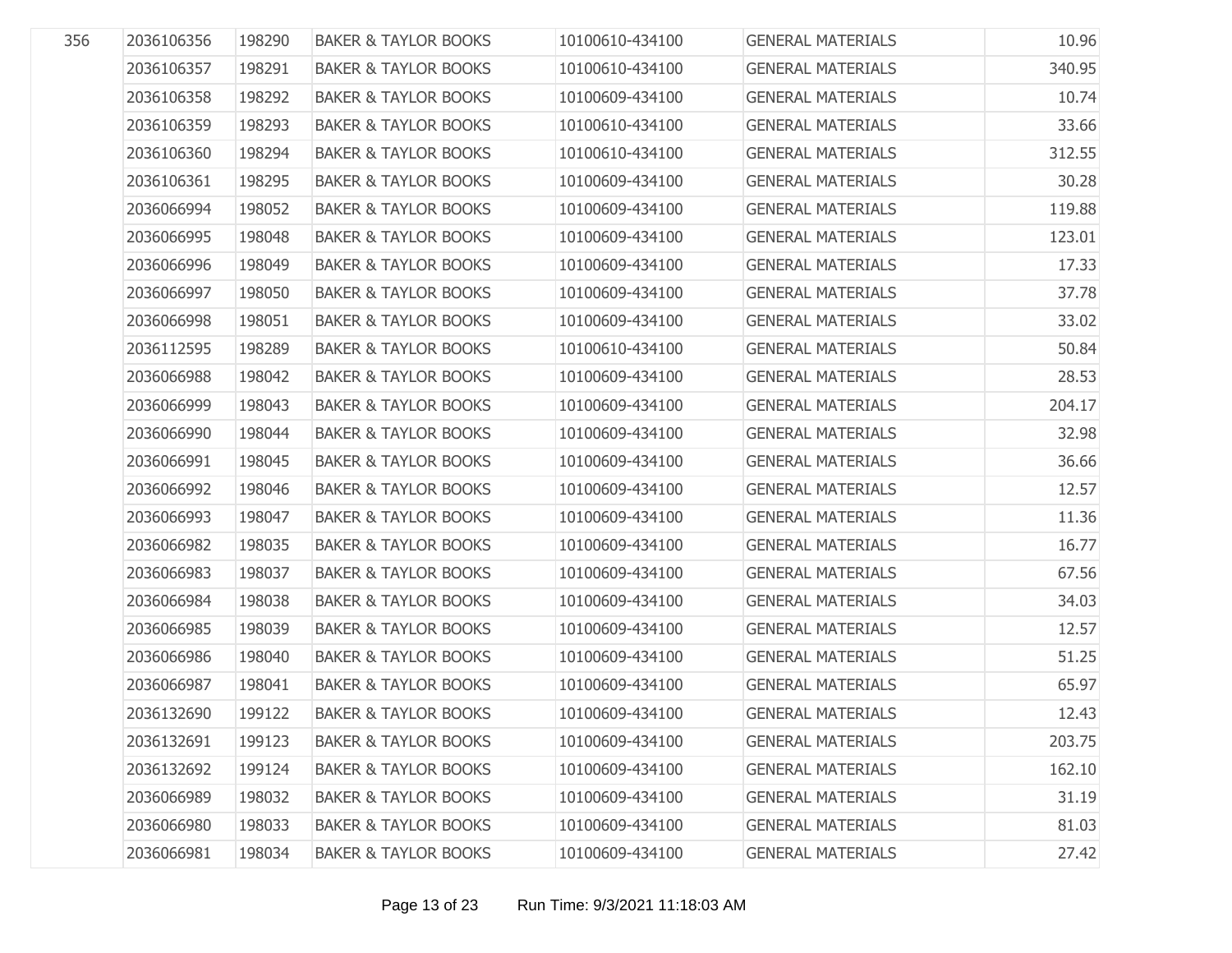| 356 | 2036115693 | 199168 | <b>BAKER &amp; TAYLOR BOOKS</b> | 10100610-434100 | <b>GENERAL MATERIALS</b> | 115.01   |
|-----|------------|--------|---------------------------------|-----------------|--------------------------|----------|
|     | 2036132693 | 199117 | <b>BAKER &amp; TAYLOR BOOKS</b> | 10100609-434100 | <b>GENERAL MATERIALS</b> | 12.09    |
|     | 2036132686 | 199118 | <b>BAKER &amp; TAYLOR BOOKS</b> | 10100609-434100 | <b>GENERAL MATERIALS</b> | 18.53    |
|     | 2036132687 | 199119 | <b>BAKER &amp; TAYLOR BOOKS</b> | 10100609-434100 | <b>GENERAL MATERIALS</b> | 14.92    |
|     | 2036132688 | 199120 | <b>BAKER &amp; TAYLOR BOOKS</b> | 10100609-434100 | <b>GENERAL MATERIALS</b> | 58.75    |
|     | 2036132689 | 199121 | <b>BAKER &amp; TAYLOR BOOKS</b> | 10100609-434100 | <b>GENERAL MATERIALS</b> | 136.15   |
|     | 2036122264 | 199019 | <b>BAKER &amp; TAYLOR BOOKS</b> | 10100610-434100 | <b>GENERAL MATERIALS</b> | 17.34    |
|     | 2036122265 | 199020 | <b>BAKER &amp; TAYLOR BOOKS</b> | 10100610-434100 | <b>GENERAL MATERIALS</b> | 20.10    |
|     | 2036122266 | 199021 | <b>BAKER &amp; TAYLOR BOOKS</b> | 10100610-434100 | <b>GENERAL MATERIALS</b> | 26.96    |
|     | 2036122267 | 198996 | <b>BAKER &amp; TAYLOR BOOKS</b> | 10100610-434100 | <b>GENERAL MATERIALS</b> | 12.57    |
|     | 2036122268 | 199022 | <b>BAKER &amp; TAYLOR BOOKS</b> | 10100610-434100 | <b>GENERAL MATERIALS</b> | 26.65    |
|     | 2036122269 | 199023 | <b>BAKER &amp; TAYLOR BOOKS</b> | 10100610-434100 | <b>GENERAL MATERIALS</b> | 30.08    |
|     | 2036122258 | 199013 | <b>BAKER &amp; TAYLOR BOOKS</b> | 10100610-434100 | <b>GENERAL MATERIALS</b> | 1,265.25 |
|     | 2036122259 | 199014 | <b>BAKER &amp; TAYLOR BOOKS</b> | 10100610-434100 | <b>GENERAL MATERIALS</b> | 65.60    |
|     | 2036122260 | 199015 | <b>BAKER &amp; TAYLOR BOOKS</b> | 10100610-434100 | <b>GENERAL MATERIALS</b> | 10.15    |
|     | 2036122261 | 199016 | <b>BAKER &amp; TAYLOR BOOKS</b> | 10100610-434100 | <b>GENERAL MATERIALS</b> | 12.58    |
|     | 2036122270 | 199017 | <b>BAKER &amp; TAYLOR BOOKS</b> | 10100610-434100 | <b>GENERAL MATERIALS</b> | 55.87    |
|     | 2036122263 | 199018 | <b>BAKER &amp; TAYLOR BOOKS</b> | 10100610-434100 | <b>GENERAL MATERIALS</b> | 17.90    |
|     | 2036122252 | 199007 | <b>BAKER &amp; TAYLOR BOOKS</b> | 10100610-434100 | <b>GENERAL MATERIALS</b> | 381.11   |
|     | 2036122253 | 199008 | <b>BAKER &amp; TAYLOR BOOKS</b> | 10100610-434100 | <b>GENERAL MATERIALS</b> | 11.36    |
|     | 2036122254 | 199009 | <b>BAKER &amp; TAYLOR BOOKS</b> | 10100610-434100 | <b>GENERAL MATERIALS</b> | 16.20    |
|     | 2036122255 | 199010 | <b>BAKER &amp; TAYLOR BOOKS</b> | 10100610-434100 | <b>GENERAL MATERIALS</b> | 17.90    |
|     | 2036122256 | 199011 | <b>BAKER &amp; TAYLOR BOOKS</b> | 10100610-434100 | <b>GENERAL MATERIALS</b> | 80.13    |
|     | 2036122257 | 199012 | <b>BAKER &amp; TAYLOR BOOKS</b> | 10100610-434100 | <b>GENERAL MATERIALS</b> | 249.36   |
|     | 2036057815 | 199135 | <b>BAKER &amp; TAYLOR BOOKS</b> | 10100609-434100 | <b>GENERAL MATERIALS</b> | 11.36    |
|     | 2036057816 | 199136 | <b>BAKER &amp; TAYLOR BOOKS</b> | 10100609-434100 | <b>GENERAL MATERIALS</b> | 25.39    |
|     | 2036057817 | 199137 | <b>BAKER &amp; TAYLOR BOOKS</b> | 10100609-434100 | <b>GENERAL MATERIALS</b> | 16.74    |
|     | 2036057818 | 199138 | <b>BAKER &amp; TAYLOR BOOKS</b> | 10100609-434100 | <b>GENERAL MATERIALS</b> | 35.79    |
|     | 2036057819 | 199139 | <b>BAKER &amp; TAYLOR BOOKS</b> | 10100609-434100 | <b>GENERAL MATERIALS</b> | 94.74    |
|     | 2036122262 | 199006 | <b>BAKER &amp; TAYLOR BOOKS</b> | 10100610-434100 | <b>GENERAL MATERIALS</b> | 12.57    |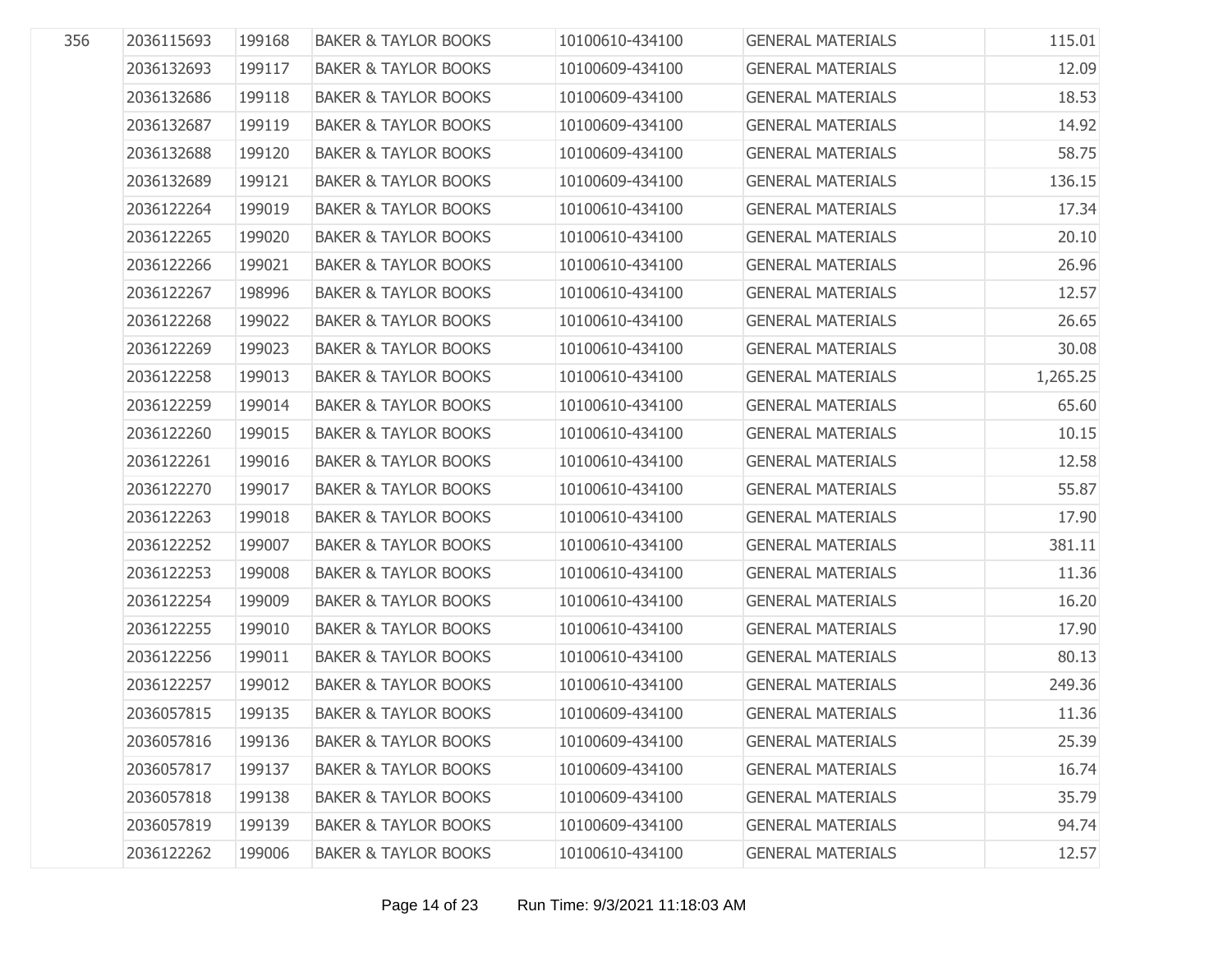| 356 | 2036057809 | 199129 | <b>BAKER &amp; TAYLOR BOOKS</b> | 10100609-434100 | <b>GENERAL MATERIALS</b> | 19.50  |
|-----|------------|--------|---------------------------------|-----------------|--------------------------|--------|
|     | 2036057810 | 199130 | <b>BAKER &amp; TAYLOR BOOKS</b> | 10100609-434100 | <b>GENERAL MATERIALS</b> | 23.14  |
|     | 2036057811 | 199131 | <b>BAKER &amp; TAYLOR BOOKS</b> | 10100609-434100 | <b>GENERAL MATERIALS</b> | 76.44  |
|     | 2036057812 | 199132 | <b>BAKER &amp; TAYLOR BOOKS</b> | 10100609-434100 | <b>GENERAL MATERIALS</b> | 17.08  |
|     | 2036057813 |        | <b>BAKER &amp; TAYLOR BOOKS</b> | 10100609-434100 | <b>GENERAL MATERIALS</b> |        |
|     |            | 199133 |                                 |                 |                          | 15.44  |
|     | 2036057814 | 199134 | <b>BAKER &amp; TAYLOR BOOKS</b> | 10100609-434100 | <b>GENERAL MATERIALS</b> | 12.80  |
|     | 2036115702 | 199025 | <b>BAKER &amp; TAYLOR BOOKS</b> | 10100610-434100 | <b>GENERAL MATERIALS</b> | 62.19  |
|     | 2036115703 | 199026 | <b>BAKER &amp; TAYLOR BOOKS</b> | 10100610-434100 | <b>GENERAL MATERIALS</b> | 32.41  |
|     | 2036057820 | 199125 | <b>BAKER &amp; TAYLOR BOOKS</b> | 10100609-434100 | <b>GENERAL MATERIALS</b> | 32.98  |
|     | 2036057806 | 199126 | <b>BAKER &amp; TAYLOR BOOKS</b> | 10100609-434100 | <b>GENERAL MATERIALS</b> | 16.21  |
|     | 2036057807 | 199127 | <b>BAKER &amp; TAYLOR BOOKS</b> | 10100609-434100 | <b>GENERAL MATERIALS</b> | 36.93  |
|     | 2036057808 | 199128 | <b>BAKER &amp; TAYLOR BOOKS</b> | 10100609-434100 | <b>GENERAL MATERIALS</b> | 17.43  |
|     | 2036115695 | 199001 | <b>BAKER &amp; TAYLOR BOOKS</b> | 10100610-434100 | <b>GENERAL MATERIALS</b> | 11.00  |
|     | 2036115696 | 199002 | <b>BAKER &amp; TAYLOR BOOKS</b> | 10100610-434100 | <b>GENERAL MATERIALS</b> | 30.70  |
|     | 2036115698 | 199003 | <b>BAKER &amp; TAYLOR BOOKS</b> | 10100610-434100 | <b>GENERAL MATERIALS</b> | 93.79  |
|     | 2036115699 | 199004 | <b>BAKER &amp; TAYLOR BOOKS</b> | 10100610-434100 | <b>GENERAL MATERIALS</b> | 10.15  |
|     | 2036115700 | 199005 | <b>BAKER &amp; TAYLOR BOOKS</b> | 10100610-434100 | <b>GENERAL MATERIALS</b> | 31.65  |
|     | 2036115701 | 199024 | <b>BAKER &amp; TAYLOR BOOKS</b> | 10100610-434100 | <b>GENERAL MATERIALS</b> | 94.52  |
|     | 2036057803 | 199181 | <b>BAKER &amp; TAYLOR BOOKS</b> | 10100609-434100 | <b>GENERAL MATERIALS</b> | 28.94  |
|     | 2036057804 | 199182 | <b>BAKER &amp; TAYLOR BOOKS</b> | 10100609-434100 | <b>GENERAL MATERIALS</b> | 6.51   |
|     | 2036115704 | 198997 | <b>BAKER &amp; TAYLOR BOOKS</b> | 10100610-434100 | <b>GENERAL MATERIALS</b> | 12.67  |
|     | 2036115689 | 198998 | <b>BAKER &amp; TAYLOR BOOKS</b> | 10100610-434100 | <b>GENERAL MATERIALS</b> | 68.75  |
|     | 2036115690 | 198999 | <b>BAKER &amp; TAYLOR BOOKS</b> | 10100610-434100 | <b>GENERAL MATERIALS</b> | 17.33  |
|     | 2036115692 | 199000 | <b>BAKER &amp; TAYLOR BOOKS</b> | 10100610-434100 | <b>GENERAL MATERIALS</b> | 66.55  |
|     | 2036057797 | 199175 | <b>BAKER &amp; TAYLOR BOOKS</b> | 10100609-434100 | <b>GENERAL MATERIALS</b> | 29.25  |
|     | 2036057798 | 199176 | <b>BAKER &amp; TAYLOR BOOKS</b> | 10100609-434100 | <b>GENERAL MATERIALS</b> | 6.15   |
|     | 2036057799 | 199177 | <b>BAKER &amp; TAYLOR BOOKS</b> | 10100609-434100 | <b>GENERAL MATERIALS</b> | 26.44  |
|     | 2036057800 | 199178 | <b>BAKER &amp; TAYLOR BOOKS</b> | 10100609-434100 | <b>GENERAL MATERIALS</b> | 314.33 |
|     | 2036057801 | 199179 | <b>BAKER &amp; TAYLOR BOOKS</b> | 10100609-434100 | <b>GENERAL MATERIALS</b> | 29.34  |
|     | 2036057802 | 199180 | <b>BAKER &amp; TAYLOR BOOKS</b> | 10100609-434100 | <b>GENERAL MATERIALS</b> | 107.46 |
|     |            |        |                                 |                 |                          |        |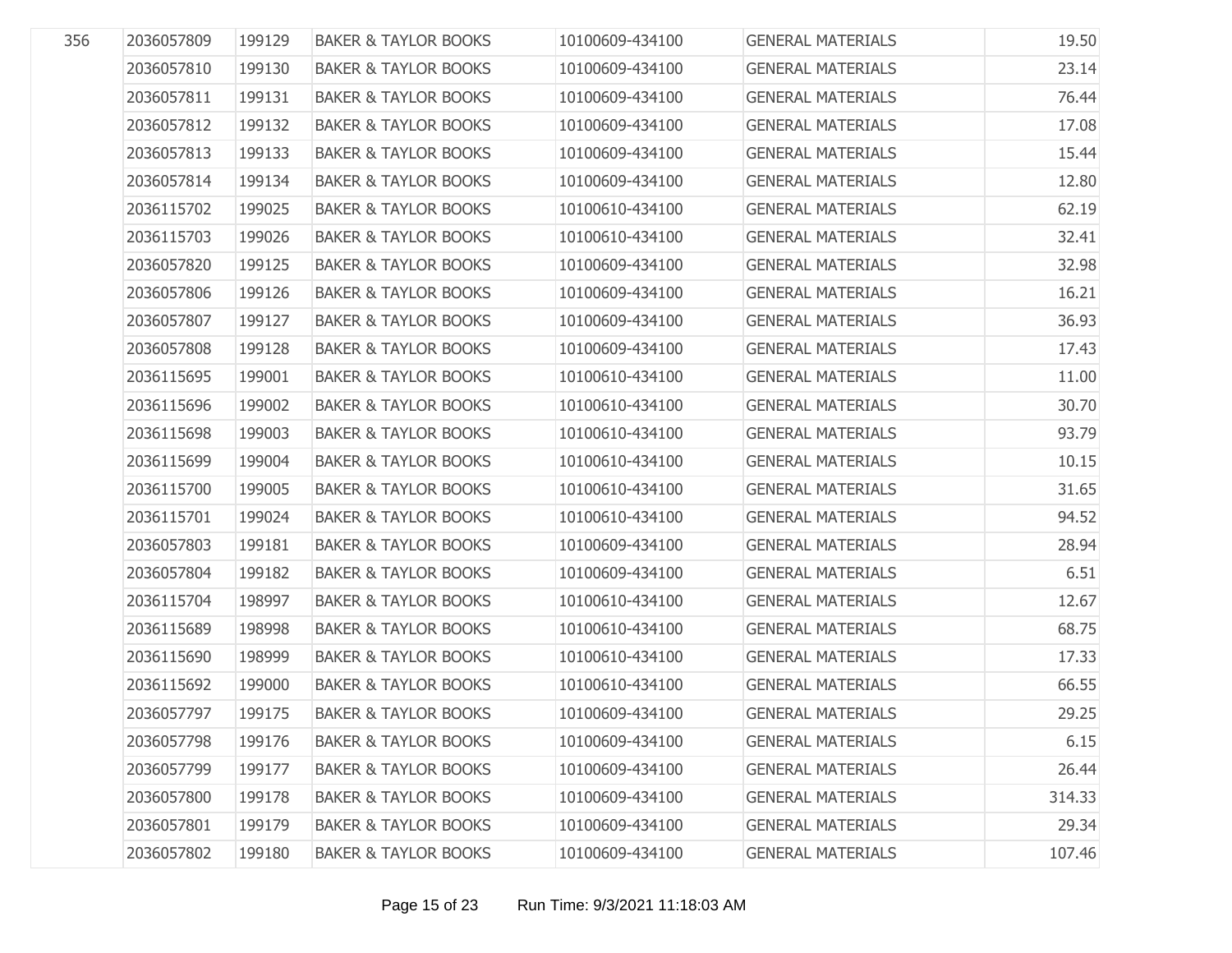| 356 | 2036057805 | 199169 | <b>BAKER &amp; TAYLOR BOOKS</b> | 10100609-434100 | <b>GENERAL MATERIALS</b> | 26.89  |
|-----|------------|--------|---------------------------------|-----------------|--------------------------|--------|
|     | 2036057792 | 199170 | <b>BAKER &amp; TAYLOR BOOKS</b> | 10100609-434100 | <b>GENERAL MATERIALS</b> | 27.28  |
|     | 2036057793 | 199171 | <b>BAKER &amp; TAYLOR BOOKS</b> | 10100609-434100 | <b>GENERAL MATERIALS</b> | 6.15   |
|     | 2036057794 | 199172 | <b>BAKER &amp; TAYLOR BOOKS</b> | 10100609-434100 | <b>GENERAL MATERIALS</b> | 28.57  |
|     | 2036057795 | 199173 | <b>BAKER &amp; TAYLOR BOOKS</b> | 10100609-434100 | <b>GENERAL MATERIALS</b> | 90.96  |
|     | 2036057796 | 199174 | <b>BAKER &amp; TAYLOR BOOKS</b> | 10100609-434100 | <b>GENERAL MATERIALS</b> | 17.89  |
|     | 2036115682 | 199034 | <b>BAKER &amp; TAYLOR BOOKS</b> | 10100610-434100 | <b>GENERAL MATERIALS</b> | 16.76  |
|     | 2036115683 | 199035 | <b>BAKER &amp; TAYLOR BOOKS</b> | 10100610-434100 | <b>GENERAL MATERIALS</b> | 153.52 |
|     | 2036115684 | 199036 | <b>BAKER &amp; TAYLOR BOOKS</b> | 10100610-434100 | <b>GENERAL MATERIALS</b> | 47.86  |
|     | 2036115685 | 199037 | <b>BAKER &amp; TAYLOR BOOKS</b> | 10100610-434100 | <b>GENERAL MATERIALS</b> | 54.93  |
|     | 2036115686 | 199038 | <b>BAKER &amp; TAYLOR BOOKS</b> | 10100610-434100 | <b>GENERAL MATERIALS</b> | 127.38 |
|     | 2036115687 | 199039 | <b>BAKER &amp; TAYLOR BOOKS</b> | 10100610-434100 | <b>GENERAL MATERIALS</b> | 24.44  |
|     | 2036115676 | 199028 | <b>BAKER &amp; TAYLOR BOOKS</b> | 10100610-434100 | <b>GENERAL MATERIALS</b> | 54.08  |
|     | 2036115677 | 199029 | <b>BAKER &amp; TAYLOR BOOKS</b> | 10100610-434100 | <b>GENERAL MATERIALS</b> | 47.37  |
|     | 2036115678 | 199030 | <b>BAKER &amp; TAYLOR BOOKS</b> | 10100610-434100 | <b>GENERAL MATERIALS</b> | 21.15  |
|     | 2036115679 | 199031 | <b>BAKER &amp; TAYLOR BOOKS</b> | 10100610-434100 | <b>GENERAL MATERIALS</b> | 17.62  |
|     | 2036115680 | 199032 | <b>BAKER &amp; TAYLOR BOOKS</b> | 10100610-434100 | <b>GENERAL MATERIALS</b> | 224.51 |
|     | 2036115681 | 199033 | <b>BAKER &amp; TAYLOR BOOKS</b> | 10100610-434100 | <b>GENERAL MATERIALS</b> | 40.09  |
|     | 2036053269 | 199157 | <b>BAKER &amp; TAYLOR BOOKS</b> | 10100609-434100 | <b>GENERAL MATERIALS</b> | 10.15  |
|     | 2036053270 | 199158 | <b>BAKER &amp; TAYLOR BOOKS</b> | 10100609-434100 | <b>GENERAL MATERIALS</b> | 56.55  |
|     | 2036053271 | 199159 | <b>BAKER &amp; TAYLOR BOOKS</b> | 10100609-434100 | <b>GENERAL MATERIALS</b> | 15.60  |
|     | 2036053272 | 199160 | <b>BAKER &amp; TAYLOR BOOKS</b> | 10100609-434100 | <b>GENERAL MATERIALS</b> | 33.29  |
|     | 2036053273 | 199161 | <b>BAKER &amp; TAYLOR BOOKS</b> | 10100609-434100 | <b>GENERAL MATERIALS</b> | 27.51  |
|     | 2036115688 | 199027 | <b>BAKER &amp; TAYLOR BOOKS</b> | 10100610-434100 | <b>GENERAL MATERIALS</b> | 17.34  |
|     | 2036053263 | 199149 | <b>BAKER &amp; TAYLOR BOOKS</b> | 10100609-434100 | <b>GENERAL MATERIALS</b> | 48.09  |
|     | 2036053264 | 199151 | <b>BAKER &amp; TAYLOR BOOKS</b> | 10100609-434100 | <b>GENERAL MATERIALS</b> | 38.83  |
|     | 2036053265 | 199152 | <b>BAKER &amp; TAYLOR BOOKS</b> | 10100609-434100 | <b>GENERAL MATERIALS</b> | 118.97 |
|     | 2036053274 | 199153 | <b>BAKER &amp; TAYLOR BOOKS</b> | 10100609-434100 | <b>GENERAL MATERIALS</b> | 36.81  |
|     | 2036053267 | 199154 | <b>BAKER &amp; TAYLOR BOOKS</b> | 10100609-434100 | <b>GENERAL MATERIALS</b> | 95.40  |
|     | 2036053268 | 199156 | <b>BAKER &amp; TAYLOR BOOKS</b> | 10100609-434100 | <b>GENERAL MATERIALS</b> | 44.29  |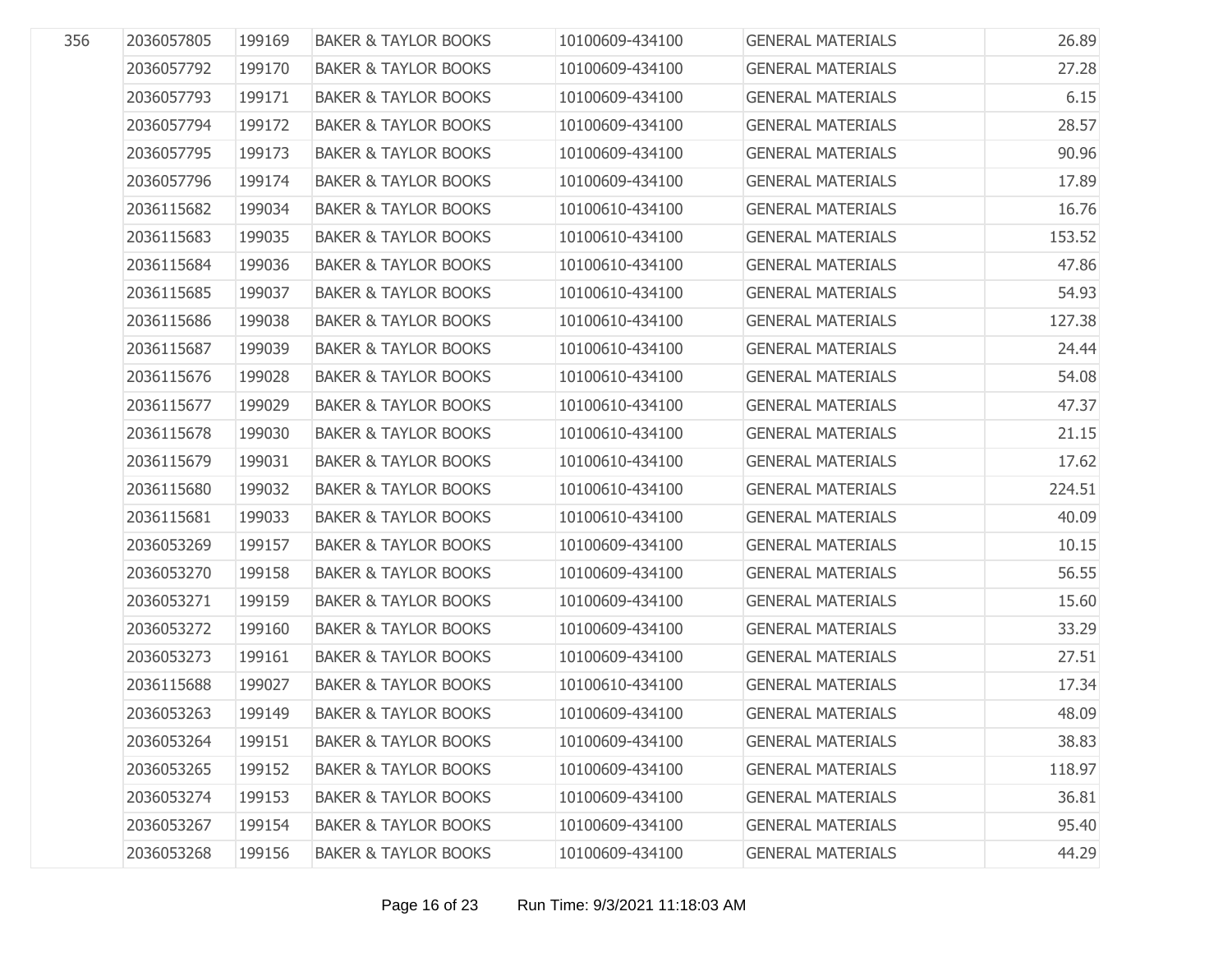| 356  | 2036053257        | 199142 | <b>BAKER &amp; TAYLOR BOOKS</b>                             | 10100609-434100 | <b>GENERAL MATERIALS</b>                                           | 68.76     |
|------|-------------------|--------|-------------------------------------------------------------|-----------------|--------------------------------------------------------------------|-----------|
|      | 2036053258        | 199143 | <b>BAKER &amp; TAYLOR BOOKS</b>                             | 10100609-434100 | <b>GENERAL MATERIALS</b>                                           | 101.74    |
|      | 2036053259        | 199144 | <b>BAKER &amp; TAYLOR BOOKS</b>                             | 10100609-434100 | <b>GENERAL MATERIALS</b>                                           | 17.33     |
|      | 2036053260        | 199145 | <b>BAKER &amp; TAYLOR BOOKS</b>                             | 10100609-434100 | <b>GENERAL MATERIALS</b>                                           | 73.48     |
|      | 2036053261        | 199146 | <b>BAKER &amp; TAYLOR BOOKS</b>                             | 10100609-434100 | <b>GENERAL MATERIALS</b>                                           | 9.77      |
|      | 2036053262        | 199148 | <b>BAKER &amp; TAYLOR BOOKS</b>                             | 10100609-434100 | <b>GENERAL MATERIALS</b>                                           | 25.64     |
|      | 2036075496        | 199055 | <b>BAKER &amp; TAYLOR BOOKS</b>                             | 10100610-434100 | <b>GENERAL MATERIALS</b>                                           | 55.06     |
|      | 2036075497        | 199056 | <b>BAKER &amp; TAYLOR BOOKS</b>                             | 10100610-434100 | <b>GENERAL MATERIALS</b>                                           | 12.82     |
|      | 2036075498        | 199057 | <b>BAKER &amp; TAYLOR BOOKS</b>                             | 10100610-434100 | <b>GENERAL MATERIALS</b>                                           | 11.00     |
|      | 2036075499        | 199058 | <b>BAKER &amp; TAYLOR BOOKS</b>                             | 10100610-434100 | <b>GENERAL MATERIALS</b>                                           | 35.04     |
|      | 2036075500        | 199059 | <b>BAKER &amp; TAYLOR BOOKS</b>                             | 10100610-434100 | <b>GENERAL MATERIALS</b>                                           | 47.81     |
|      | 2036053266        | 199141 | <b>BAKER &amp; TAYLOR BOOKS</b>                             | 10100609-434100 | <b>GENERAL MATERIALS</b>                                           | 17.67     |
|      | 2036075489        | 199049 | <b>BAKER &amp; TAYLOR BOOKS</b>                             | 10100610-434100 | <b>GENERAL MATERIALS</b>                                           | 40.63     |
|      | 2036075490        | 199050 | <b>BAKER &amp; TAYLOR BOOKS</b>                             | 10100610-434100 | <b>GENERAL MATERIALS</b>                                           | 49.67     |
|      | 2036075492        | 199051 | <b>BAKER &amp; TAYLOR BOOKS</b>                             | 10100610-434100 | <b>GENERAL MATERIALS</b>                                           | 17.89     |
|      | 2036075493        | 199052 | <b>BAKER &amp; TAYLOR BOOKS</b>                             | 10100610-434100 | <b>GENERAL MATERIALS</b>                                           | 17.89     |
|      | 2036075494        | 199053 | <b>BAKER &amp; TAYLOR BOOKS</b>                             | 10100610-434100 | <b>GENERAL MATERIALS</b>                                           | 17.34     |
|      | 2036075495        | 199054 | <b>BAKER &amp; TAYLOR BOOKS</b>                             | 10100610-434100 | <b>GENERAL MATERIALS</b>                                           | 76.64     |
|      |                   |        |                                                             |                 | <b>BAKER &amp; TAYLOR BOOKS Total:</b>                             | 21,459.10 |
| 536  | <b>INVCO23336</b> | 197425 | <b>BH SERVICES INC</b>                                      | 10100610-422500 | <b>SUPPORT SERVICES</b>                                            | 527.53    |
|      |                   |        |                                                             |                 | <b>BH SERVICES INC Total:</b>                                      | 527.53    |
| 586  | 205567            | 197424 | <b>BLACK HILLS CHEMICAL AND</b><br><b>JANITORIAL CO INC</b> | 10100609-426400 | MAINTENANCE/FACILITIES                                             | 175.96    |
|      | 207513            | 199922 | <b>BLACK HILLS CHEMICAL AND</b><br>JANITORIAL CO INC        | 10100609-426400 | MAINTENANCE/FACILITIES                                             | 111.84    |
|      | 206926            | 199109 | <b>BLACK HILLS CHEMICAL AND</b><br><b>JANITORIAL CO INC</b> | 10100609-426400 | MAINTENANCE/FACILITIES                                             | 212.70    |
|      |                   |        |                                                             |                 | <b>BLACK HILLS CHEMICAL AND</b><br><b>JANITORIAL CO INC Total:</b> | 500.50    |
| 7517 | 5963              | 199112 | <b>BYWATER SOLUTIONS</b>                                    | 10100609-429502 | <b>SUPPORT SERVICES</b>                                            | 3,750.00  |
|      |                   |        |                                                             |                 | <b>BYWATER SOLUTIONS</b><br>Total:                                 | 3,750.00  |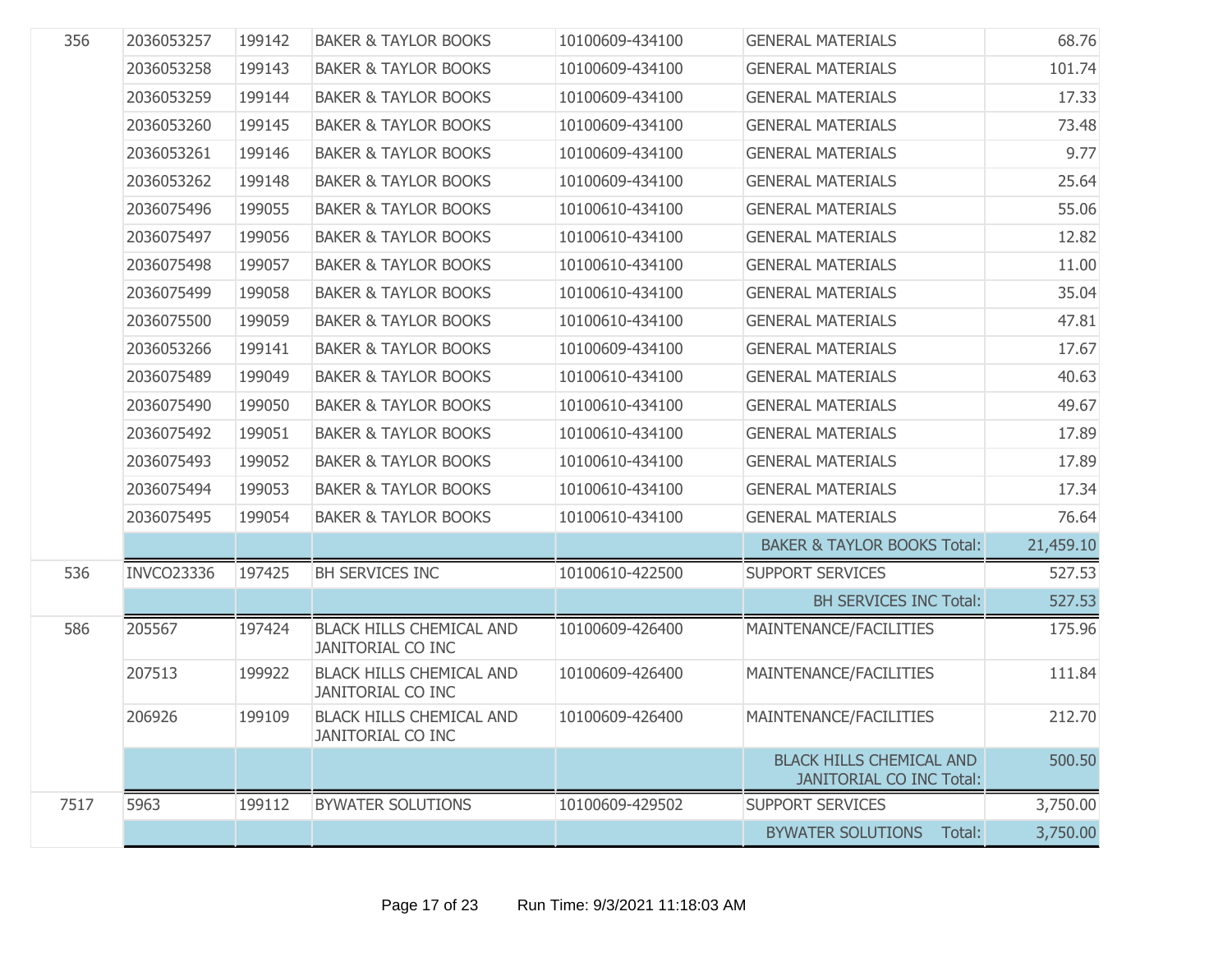| 14853 | 289117093             | 197443 | <b>CAPITAL ONE NA</b>                          | 99600971-452000 | <b>MERCHANDISE</b>                                    | 66.00    |
|-------|-----------------------|--------|------------------------------------------------|-----------------|-------------------------------------------------------|----------|
|       |                       |        |                                                |                 | <b>CAPITAL ONE NA Total:</b>                          | 66.00    |
| 1326  | 6988778               | 198597 | DEMCO INC                                      | 10100609-434200 | <b>GENERAL MATERIALS-</b><br><b>PROCESSING</b>        | 84.92    |
|       |                       |        |                                                |                 | <b>DEMCO INC Total:</b>                               | 84.92    |
| 1481  | 0613-7967<br>09/05/21 | 199655 | <b>EASYPERMIT POSTAGE</b>                      | 10100610-426100 | MACHINES/EQUIPMENT                                    | 15.33    |
|       |                       |        |                                                |                 | <b>EASYPERMIT POSTAGE Total:</b>                      | 15.33    |
| 1592  | 076798-00             | 197426 | <b>EVERGREEN OFFICE PRODUCTS</b><br><b>INC</b> | 10100609-426400 | MAINTENANCE/FACILITIES                                | 59.95    |
|       |                       |        |                                                |                 | <b>EVERGREEN OFFICE PRODUCTS</b><br><b>INC Total:</b> | 59.95    |
| 1789  | 08/31/21              | 199885 | FRIENDS OF THE LIBRARY                         | 99600971-453000 | <b>REFUNDS</b>                                        | 1,285.50 |
|       |                       |        |                                                |                 | FRIENDS OF THE LIBRARY Total:                         | 1,285.50 |
| 1979  | 1-584618              | 196835 | <b>GREAT WESTERN TIRE INC.</b>                 | 10100609-425100 | <b>SUPPORT SERVICES</b>                               | 124.45   |
|       | 1-584600              | 196671 | <b>GREAT WESTERN TIRE INC.</b>                 | 10100609-425100 | <b>SUPPORT SERVICES</b>                               | 75.45    |
|       | 1-585100              | 197427 | <b>GREAT WESTERN TIRE INC.</b>                 | 10100610-425100 | <b>SUPPORT SERVICES</b>                               | 665.25   |
|       |                       |        |                                                |                 | <b>GREAT WESTERN TIRE INC.</b><br>Total:              | 865.15   |
| 2772  | 46605                 | 196860 | <b>KT CONNECTIONS INC</b>                      | 10100609-429502 | <b>SUBSCRIPTIONS</b>                                  | 1,568.40 |
|       |                       |        |                                                |                 | KT CONNECTIONS INC Total:                             | 1,568.40 |
| 3084  | INV8994849            | 198602 | MARCO TECHNOLOGIES INC                         | 10100610-426100 | MACHINES/EQUIPMENT                                    | 622.98   |
|       | INV8995158            | 198603 | MARCO TECHNOLOGIES INC                         | 10100610-426100 | MACHINES/EQUIPMENT                                    | 8.76     |
|       |                       |        |                                                |                 | MARCO TECHNOLOGIES INC<br>Total:                      | 631.74   |
| 3208  | 8923                  | 199110 | <b>MENARDS</b>                                 | 10100609-425200 | MAINTENANCE/FACILITIES                                | 44.82    |
|       | 8923                  | 199110 | <b>MENARDS</b>                                 | 10100609-426400 | MAINTENANCE/FACILITIES                                | 14.99    |
|       | 7175                  | 197428 | <b>MENARDS</b>                                 | 10100609-426400 | MAINTENANCE/FACILITIES                                | 52.57    |
|       | 7175                  | 197428 | <b>MENARDS</b>                                 | 10100609-426500 | MAINTENANCE/FACILITIES                                | 8.18     |
|       | 7493                  | 197421 | <b>MENARDS</b>                                 | 10100609-426400 | MAINTENANCE/FACILITIES                                | 90.36    |
|       |                       |        |                                                |                 | <b>MENARDS Total:</b>                                 | 210.92   |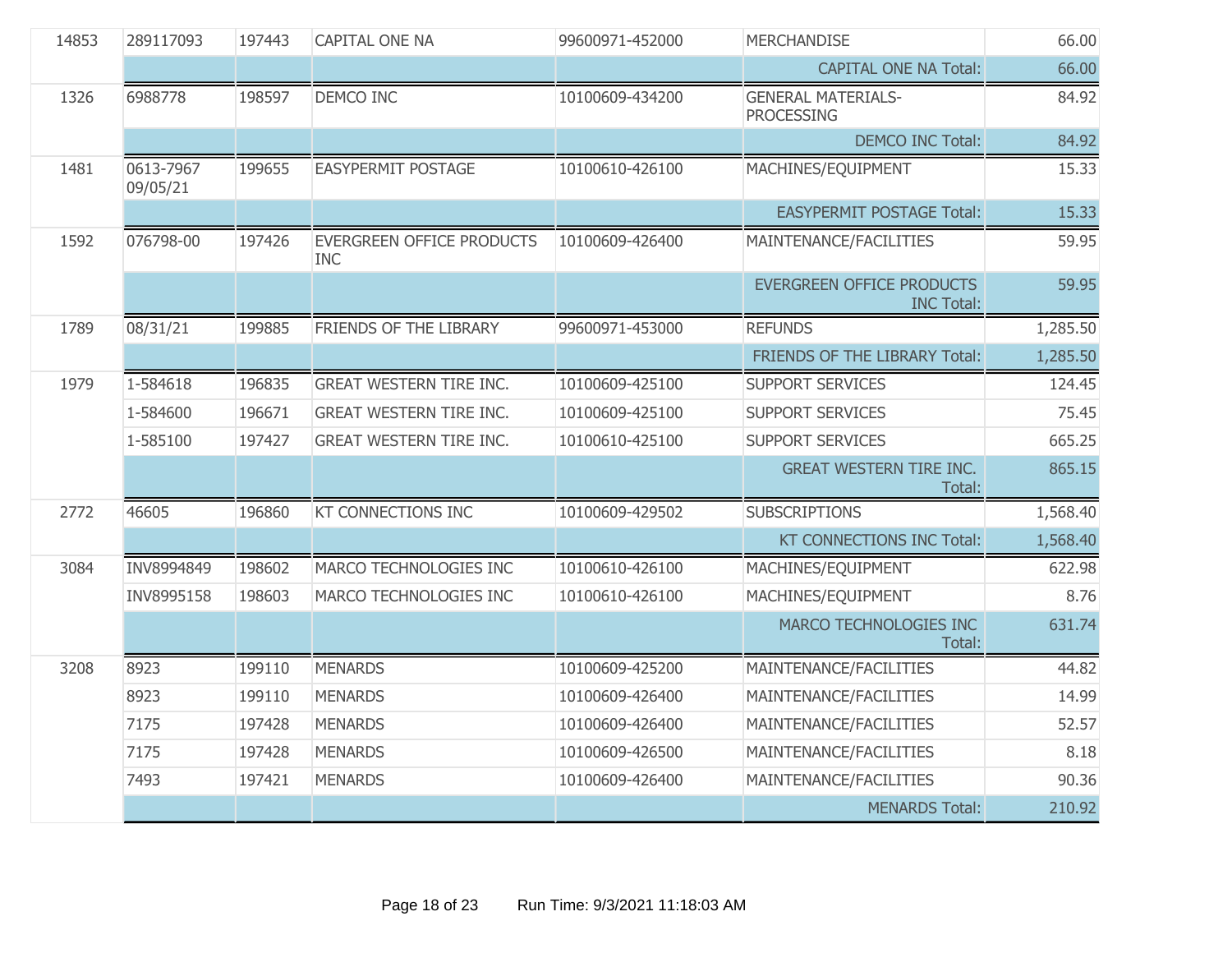| 3242 | 126811101121 198605<br>32 |        | MIDCONTINENT<br><b>COMMUNICATIONS</b> | 10100609-428100 | MACHINES/EQUIPMENT                                  | 745.00   |
|------|---------------------------|--------|---------------------------------------|-----------------|-----------------------------------------------------|----------|
|      |                           |        |                                       |                 | <b>MIDCONTINENT</b><br><b>COMMUNICATIONS Total:</b> | 745.00   |
| 3258 | 500837917                 | 198609 | MIDWEST TAPE EXCHANGE                 | 10100609-434600 | <b>GENERAL MATERIALS-DVD</b>                        | 13.74    |
|      | 500847648                 | 198610 | MIDWEST TAPE EXCHANGE                 | 10100610-434100 | <b>GENERAL MATERIALS</b>                            | 194.95   |
|      | 500837918                 | 198611 | MIDWEST TAPE EXCHANGE                 | 10100609-434600 | <b>GENERAL MATERIALS-DVD</b>                        | 54.96    |
|      | 500837919                 | 198612 | MIDWEST TAPE EXCHANGE                 | 10100609-434600 | <b>GENERAL MATERIALS-DVD</b>                        | 264.11   |
|      | 500837920                 | 198613 | MIDWEST TAPE EXCHANGE                 | 10100609-434600 | <b>GENERAL MATERIALS-DVD</b>                        | 906.53   |
|      | 500908920                 | 199683 | MIDWEST TAPE EXCHANGE                 | 10100610-434100 | <b>GENERAL MATERIALS</b>                            | 283.94   |
|      | 500872363                 | 199099 | MIDWEST TAPE EXCHANGE                 | 10100610-434600 | <b>GENERAL MATERIALS-DVD</b>                        | 554.20   |
|      | 500807530                 | 197591 | MIDWEST TAPE EXCHANGE                 | 10100609-434600 | <b>GENERAL MATERIALS-DVD</b>                        | 19.74    |
|      | 500807531                 | 197592 | MIDWEST TAPE EXCHANGE                 | 10100609-434600 | <b>GENERAL MATERIALS-DVD</b>                        | 38.22    |
|      | 500872365                 | 199092 | MIDWEST TAPE EXCHANGE                 | 10100610-434600 | <b>GENERAL MATERIALS-DVD</b>                        | 31.74    |
|      | 500872259                 | 199096 | MIDWEST TAPE EXCHANGE                 | 10100609-434100 | <b>GENERAL MATERIALS</b>                            | 109.97   |
|      | 500872361                 | 199097 | MIDWEST TAPE EXCHANGE                 | 10100610-434600 | <b>GENERAL MATERIALS-DVD</b>                        | 13.74    |
|      | 500872362                 | 199098 | MIDWEST TAPE EXCHANGE                 | 10100610-434600 | <b>GENERAL MATERIALS-DVD</b>                        | 121.68   |
|      | 500780997                 | 197583 | MIDWEST TAPE EXCHANGE                 | 10100609-434600 | <b>GENERAL MATERIALS-DVD</b>                        | 17.49    |
|      | 500780998                 | 197584 | MIDWEST TAPE EXCHANGE                 | 10100609-434600 | <b>GENERAL MATERIALS-DVD</b>                        | 69.21    |
|      | 500786175                 | 197587 | MIDWEST TAPE EXCHANGE                 | 10100609-434100 | <b>GENERAL MATERIALS</b>                            | 494.88   |
|      | 500807528                 | 197588 | MIDWEST TAPE EXCHANGE                 | 10100609-434600 | <b>GENERAL MATERIALS</b>                            | 444.98   |
|      | 500807529                 | 197589 | MIDWEST TAPE EXCHANGE                 | 10100609-434600 | <b>GENERAL MATERIALS-DVD</b>                        | 17.49    |
|      | 500812219                 | 197590 | MIDWEST TAPE EXCHANGE                 | 10100609-434100 | <b>GENERAL MATERIALS</b>                            | 147.96   |
|      | 500904253                 | 199684 | MIDWEST TAPE EXCHANGE                 | 10100610-434600 | <b>GENERAL MATERIALS-DVD</b>                        | 12.24    |
|      | 500904255                 | 199685 | MIDWEST TAPE EXCHANGE                 | 10100610-434600 | <b>GENERAL MATERIALS-DVD</b>                        | 72.21    |
|      | 500904256                 | 199686 | MIDWEST TAPE EXCHANGE                 | 10100610-434600 | <b>GENERAL MATERIALS-DVD</b>                        | 869.34   |
|      | 500792365                 | 197430 | MIDWEST TAPE EXCHANGE                 | 10100609-434200 | <b>GENERAL MATERIALS-IM</b>                         | 190.80   |
|      | 500780999                 | 197581 | MIDWEST TAPE EXCHANGE                 | 10100609-434600 | <b>GENERAL MATERIALS-DVD</b>                        | 403.40   |
|      | 500780996                 | 197582 | MIDWEST TAPE EXCHANGE                 | 10100609-434600 | <b>GENERAL MATERIALS-DVD</b>                        | 9.99     |
|      |                           |        |                                       |                 | MIDWEST TAPE EXCHANGE Total:                        | 5,357.51 |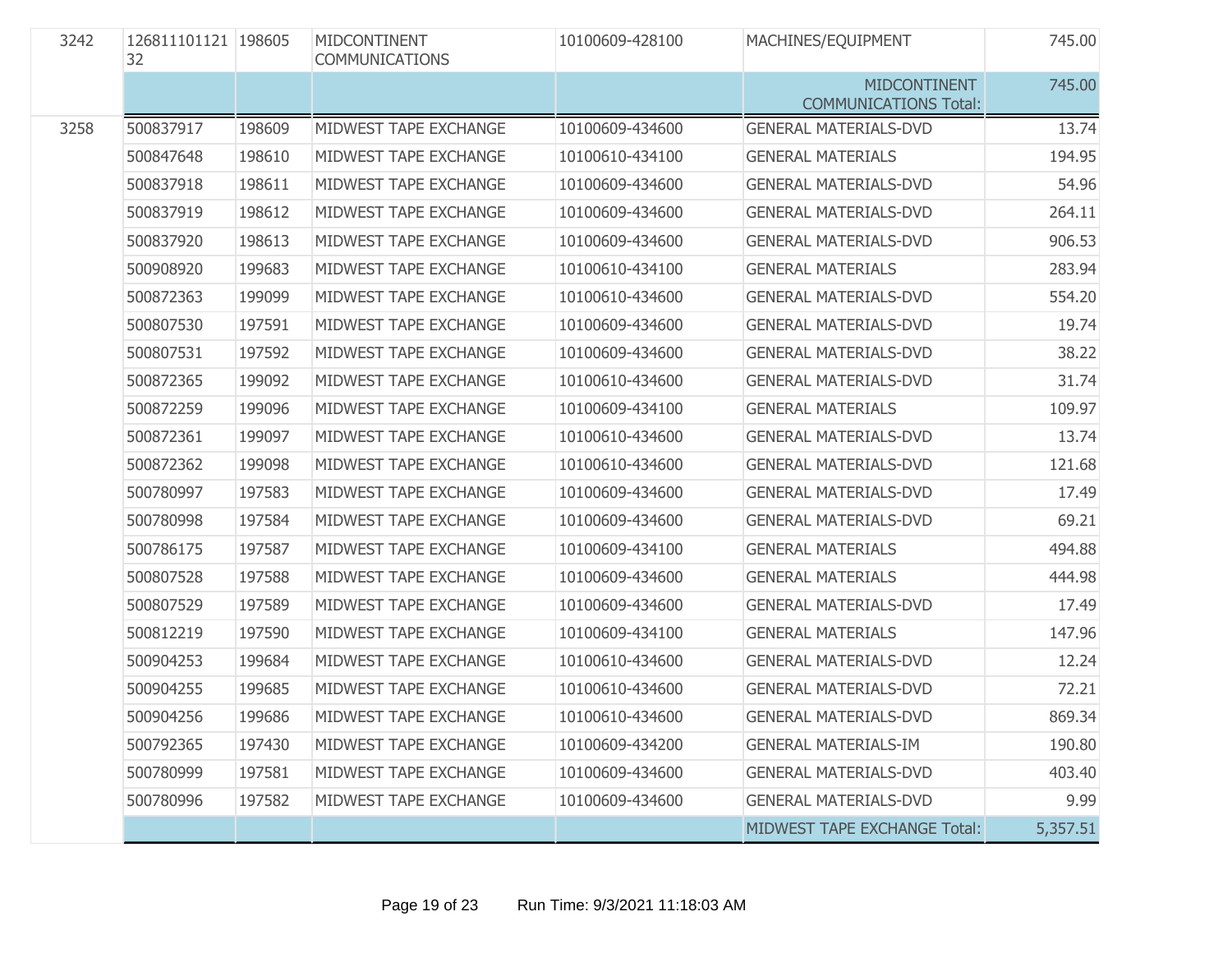| 13772 | CINV01610                  | 198604 | MONUMENT HEALTH RAPID CITY 10100610-422500<br><b>HOSPITAL INC</b> |                 | <b>SUPPORT SERVICES</b>                                  | 17.49    |
|-------|----------------------------|--------|-------------------------------------------------------------------|-----------------|----------------------------------------------------------|----------|
|       |                            |        |                                                                   |                 | MONUMENT HEALTH RAPID CITY<br><b>HOSPITAL INC Total:</b> | 17.49    |
| 3517  | 013236                     | 199921 | NORTH CENTRAL SUPPLY INC                                          | 10100609-422500 | <b>STRUCTURE</b>                                         | 350.00   |
|       | 013236                     | 199921 | NORTH CENTRAL SUPPLY INC                                          | 10100609-425200 | <b>STRUCTURE</b>                                         | 1,061.10 |
|       |                            |        |                                                                   |                 | NORTH CENTRAL SUPPLY INC<br>Total:                       | 1,411.10 |
| 3617  | 08009CO21330 199678<br>344 |        | <b>OVERDRIVE INC</b>                                              | 10100610-434500 | <b>GENERAL MATERIALS</b>                                 | 774.18   |
|       | 08009CO21330 199679<br>367 |        | <b>OVERDRIVE INC</b>                                              | 10100610-434500 | <b>GENERAL MATERIALS</b>                                 | 401.38   |
|       | 08009CO21330 199680<br>369 |        | <b>OVERDRIVE INC</b>                                              | 10100610-434500 | <b>GENERAL MATERIALS</b>                                 | 645.47   |
|       | 08009CO21330 199681<br>404 |        | <b>OVERDRIVE INC</b>                                              | 10100610-434500 | <b>GENERAL MATERIALS</b>                                 | 244.32   |
|       | 08009DA21332 199682<br>124 |        | <b>OVERDRIVE INC</b>                                              | 10100610-434500 | <b>GENERAL MATERIALS</b>                                 | 252.30   |
|       | 08009CO21314 198606<br>863 |        | <b>OVERDRIVE INC</b>                                              | 10100609-434500 | <b>GENERAL MATERIALS</b>                                 | 1,415.51 |
|       | 08009DA21303 197580<br>043 |        | <b>OVERDRIVE INC</b>                                              | 10100609-434500 | <b>GENERAL MATERIALS</b>                                 | 8.99     |
|       | 08009CO21313 197585<br>233 |        | <b>OVERDRIVE INC</b>                                              | 10100609-434500 | <b>GENERAL MATERIALS</b>                                 | 661.84   |
|       | 08009DA21313 197586<br>830 |        | <b>OVERDRIVE INC</b>                                              | 10100609-434500 | <b>GENERAL MATERIALS</b>                                 | 34.50    |
|       | 08009DA21311 197574<br>554 |        | <b>OVERDRIVE INC</b>                                              | 10100609-434500 | <b>GENERAL MATERIALS</b>                                 | 78.38    |
|       | 08009CO21302 197575<br>339 |        | <b>OVERDRIVE INC</b>                                              | 10100609-434500 | <b>GENERAL MATERIALS</b>                                 | 744.30   |
|       | 08009CO21306 197576<br>150 |        | <b>OVERDRIVE INC</b>                                              | 10100609-434500 | <b>GENERAL MATERIALS</b>                                 | 399.51   |
|       | 08009CP21307 197577<br>006 |        | <b>OVERDRIVE INC</b>                                              | 10100609-434500 | <b>GENERAL MATERIALS</b>                                 | 752.06   |
|       | 08009DA21303 197578<br>041 |        | <b>OVERDRIVE INC</b>                                              | 10100609-434500 | <b>GENERAL MATERIALS</b>                                 | 119.99   |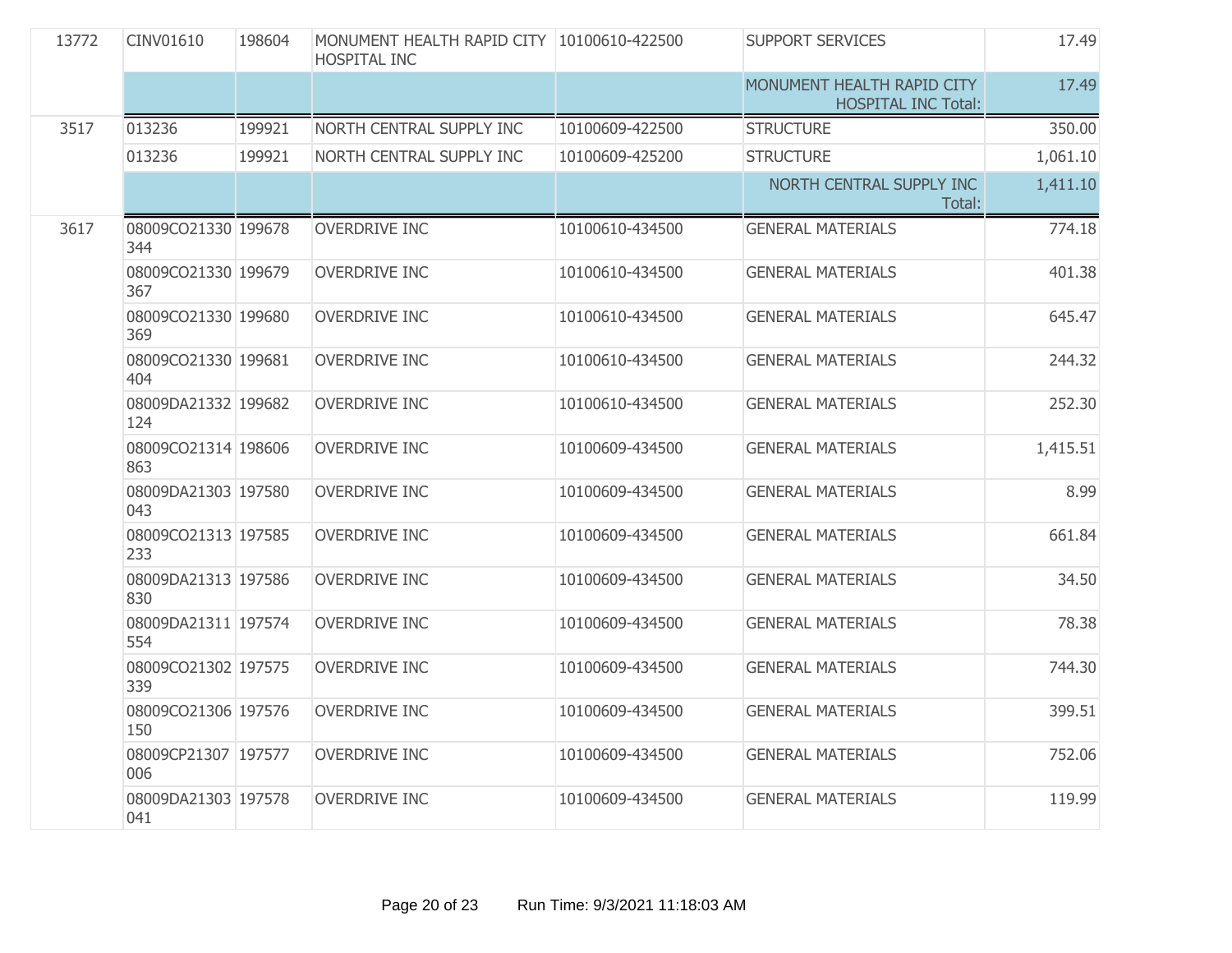| 3617  | 08009DA21303 197579<br>042 |        | <b>OVERDRIVE INC</b>                       | 10100609-434500 | <b>GENERAL MATERIALS</b>           | 33.34     |
|-------|----------------------------|--------|--------------------------------------------|-----------------|------------------------------------|-----------|
|       | 08009DA21323 199095<br>354 |        | <b>OVERDRIVE INC</b>                       | 10100609-434500 | <b>GENERAL MATERIALS</b>           | 235.00    |
|       | 08009CO21324 199091<br>899 |        | <b>OVERDRIVE INC</b>                       | 10100609-434500 | <b>GENERAL MATERIALS</b>           | 4,119.80  |
|       | 08009DA21311 197569<br>555 |        | <b>OVERDRIVE INC</b>                       | 10100609-434500 | <b>GENERAL MATERIALS</b>           | 148.22    |
|       | 08009CO21309 197570<br>330 |        | <b>OVERDRIVE INC</b>                       | 10100609-434500 | <b>GENERAL MATERIALS</b>           | 823.72    |
|       | 08009CO21310 197571<br>643 |        | <b>OVERDRIVE INC</b>                       | 10100609-434500 | <b>GENERAL MATERIALS</b>           | 295.86    |
|       | 08009DA21308 197573<br>668 |        | <b>OVERDRIVE INC</b>                       | 10100609-434500 | <b>GENERAL MATERIALS</b>           | 31.95     |
|       | 08009CO21316 198607<br>449 |        | <b>OVERDRIVE INC</b>                       | 10100609-434500 | <b>GENERAL MATERIALS</b>           | 440.40    |
|       | 08009CO21317 198608<br>865 |        | <b>OVERDRIVE INC</b>                       | 10100609-434500 | <b>GENERAL MATERIALS</b>           | 486.76    |
|       | 08009CO21321 199089<br>255 |        | <b>OVERDRIVE INC</b>                       | 10100609-434500 | <b>GENERAL MATERIALS</b>           | 2,778.26  |
|       | 08009CO21324 199090<br>885 |        | <b>OVERDRIVE INC</b>                       | 10100609-434500 | <b>GENERAL MATERIALS</b>           | 526.97    |
|       | 08009DA21323 199093<br>352 |        | <b>OVERDRIVE INC</b>                       | 10100609-434500 | <b>GENERAL MATERIALS</b>           | 73.39     |
|       | 08009DA21323 199094<br>353 |        | <b>OVERDRIVE INC</b>                       | 10100609-434500 | <b>GENERAL MATERIALS</b>           | 106.68    |
|       |                            |        |                                            |                 | <b>OVERDRIVE INC Total:</b>        | 16,633.08 |
| 11366 | 2021-42304                 | 199657 | PASTPERFECT SOFTWARE INC                   | 10100610-429502 | COMPUTERS/SOFTWARE                 | 440.00    |
|       |                            |        |                                            |                 | PASTPERFECT SOFTWARE INC<br>Total: | 440.00    |
| 6303  | 0573975-IN                 | 198601 | <b>PENWORTHY</b>                           | 10100610-434100 | <b>GENERAL MATERIALS</b>           | 215.47    |
|       |                            |        |                                            |                 | <b>PENWORTHY</b><br>Total:         | 215.47    |
| 3863  | 91880                      | 195711 | RAPID CITY JOURNAL -<br><b>ADVERTISING</b> | 10100609-429300 | <b>SUBSCRIPTIONS</b>               | 36.53     |
|       | 33633                      | 197431 | RAPID CITY JOURNAL -<br><b>ADVERTISING</b> | 10100609-423000 | <b>SUPPORT SERVICES</b>            | 50.84     |
|       | 91657                      | 197432 | RAPID CITY JOURNAL -<br><b>ADVERTISING</b> | 10100609-429300 | <b>SUBSCRIPTIONS</b>               | 36.53     |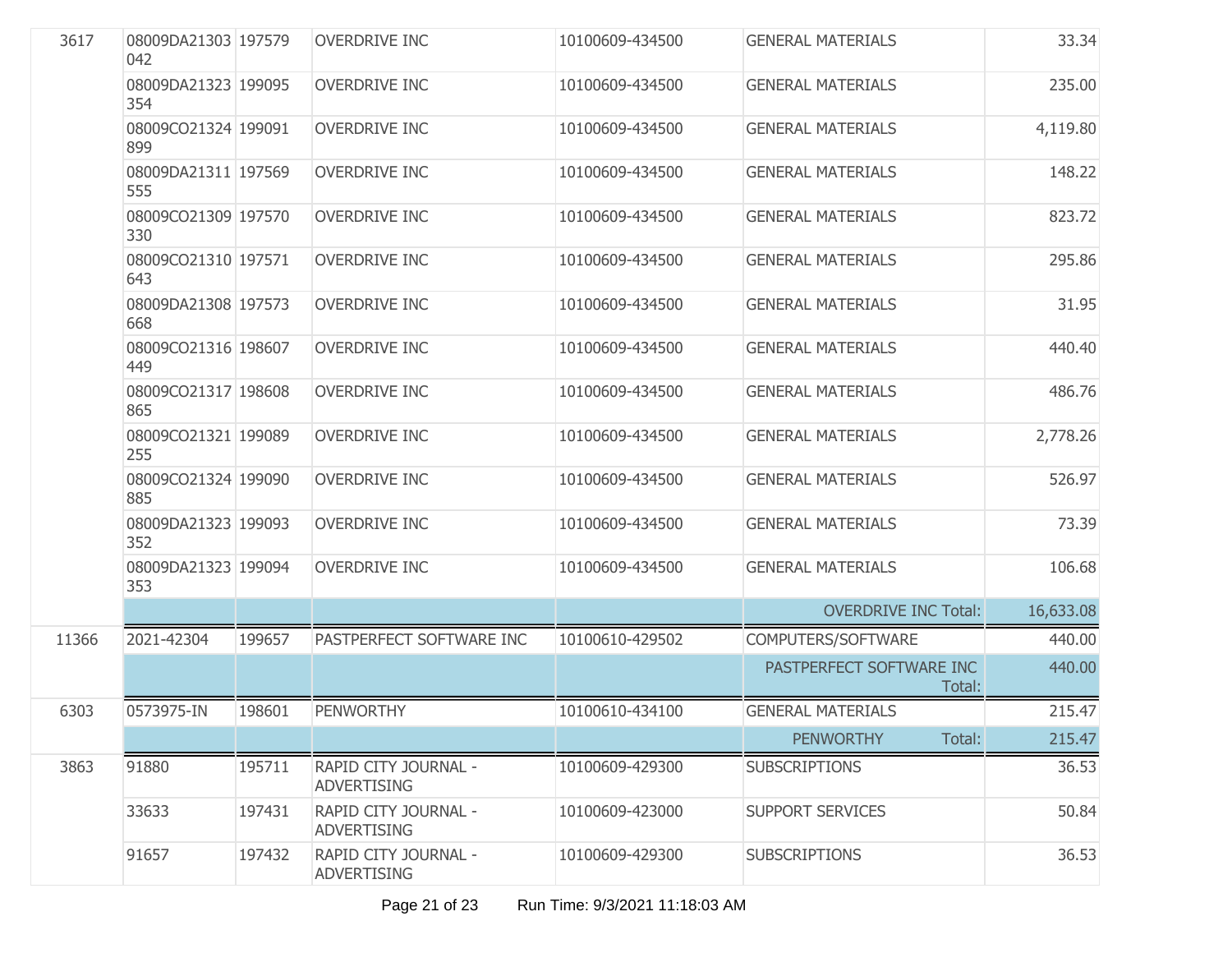| 3863  | 92108              | 199068 | RAPID CITY JOURNAL -<br><b>ADVERTISING</b> | 10100609-429300 | <b>SUBSCRIPTIONS</b>                              | 39.34    |
|-------|--------------------|--------|--------------------------------------------|-----------------|---------------------------------------------------|----------|
|       |                    |        |                                            |                 | RAPID CITY JOURNAL -<br><b>ADVERTISING Total:</b> | 163.24   |
| 11101 | 10458541           | 198600 | SECURITAS SECURITY SERVICES<br>USA, INC    | 10100610-422500 | <b>SUPPORT SERVICES</b>                           | 5,681.28 |
|       |                    |        |                                            |                 | SECURITAS SECURITY SERVICES<br>USA, INC Total:    | 5,681.28 |
| 4330  | S0520892           | 199103 | SERVALL UNIFORM/LINEN CO<br><b>INC</b>     | 10100609-426101 | PROGRAMMING-ADULT                                 | 14.49    |
|       | 0521227            | 199104 | SERVALL UNIFORM/LINEN CO<br><b>INC</b>     | 10100609-426400 | MAINTENANCE/FACILITIES                            | 109.82   |
|       | 0527035            | 199919 | SERVALL UNIFORM/LINEN CO<br><b>INC</b>     | 10100609-426400 | MAINTENANCE/FACILITIES                            | 109.82   |
|       | 0509496            | 195685 | SERVALL UNIFORM/LINEN CO<br><b>INC</b>     | 10100609-426400 | MAINTENANCE/FACILITIES                            | 109.82   |
|       | 0515179            | 197436 | SERVALL UNIFORM/LINEN CO<br><b>INC</b>     | 10100609-426400 | MAINTENANCE/FACILITIES                            | 109.82   |
|       |                    |        |                                            |                 | SERVALL UNIFORM/LINEN CO<br><b>INC Total:</b>     | 453.77   |
| 4359  | 8201-3             | 196678 | SHERWIN-WILLIAMS COMPANY                   | 10100609-425200 | <b>STRUCTURE</b>                                  | 294.37   |
|       |                    |        |                                            |                 | SHERWIN-WILLIAMS COMPANY<br>Total:                | 294.37   |
| 11265 | 08/02 &<br>16/2021 | 196679 | SOL YOGA COLLECTIVE                        | 10100609-422500 | PROGRAMMING-ADULT                                 | 200.00   |
|       |                    |        |                                            |                 | SOL YOGA COLLECTIVE Total:                        | 200.00   |
| 4512  | 08/05/21           | 190500 | SOUTH DAKOTA HUMANITIES<br><b>COUNCIL</b>  | 10100610-422500 | PROGRAMMING-ADULT                                 | 25.00    |
|       |                    |        |                                            |                 | SOUTH DAKOTA HUMANITIES<br><b>COUNCIL Total:</b>  | 25.00    |
| 4514  | 300002413          | 197433 | SOUTH DAKOTA LIBRARY<br><b>ASSOCIATION</b> | 10100609-429200 | <b>DUES</b>                                       | 115.00   |
|       | 200001599          | 197434 | SOUTH DAKOTA LIBRARY<br><b>ASSOCIATION</b> | 10100609-427000 | TRAVEL/TRAINING                                   | 100.00   |
|       | 200001600          | 197435 | SOUTH DAKOTA LIBRARY<br><b>ASSOCIATION</b> | 10100609-427000 | TRAVEL/TRAINING                                   | 100.00   |